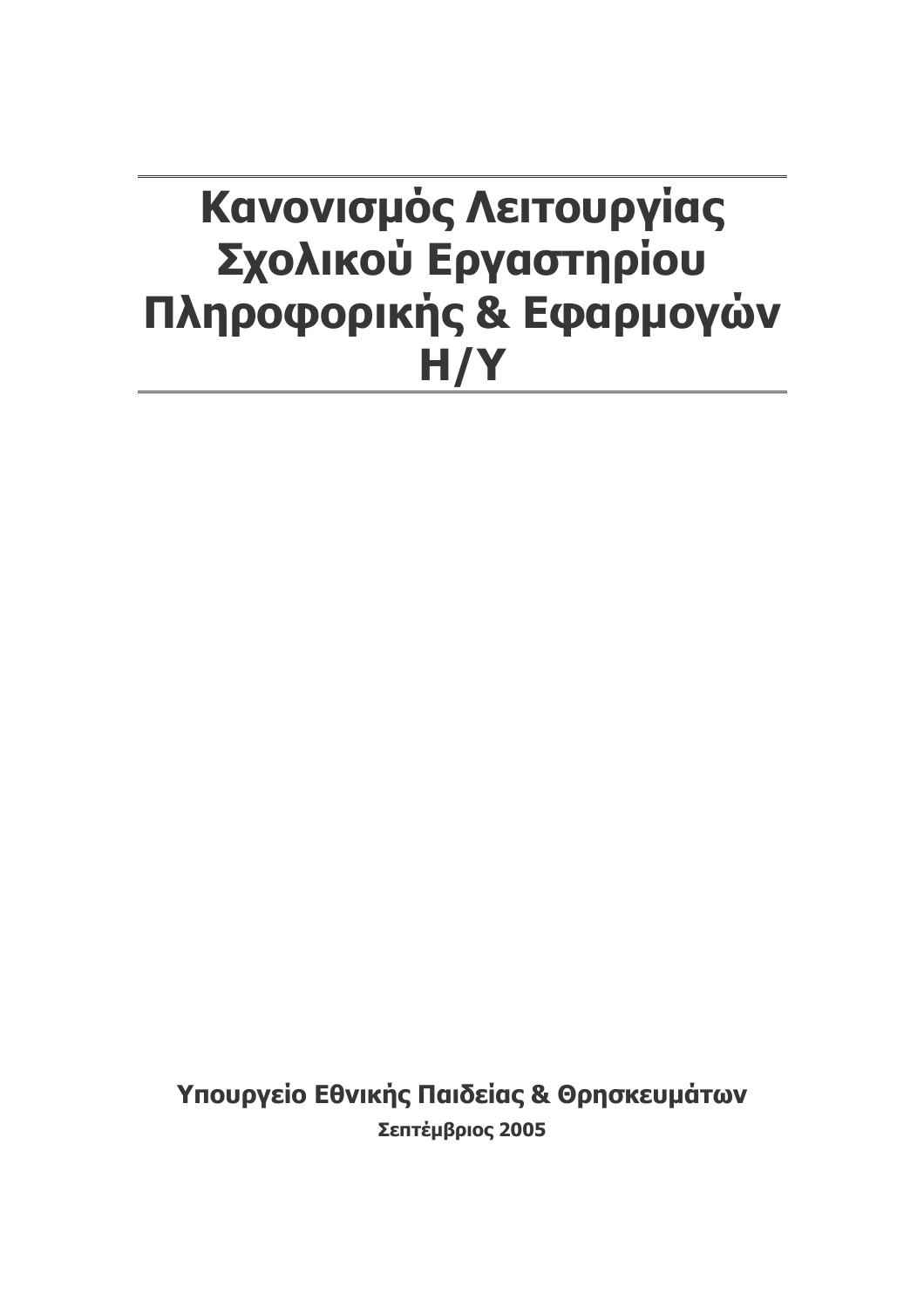# ΠΙΝΑΚΑΣ ΠΕΡΙΕΧΟΜΕΝΩΝ

| $\mathbf{1}$   | Το Σχολικό Εργαστήριο Πληροφορικής & Εφαρμογών Η/Υ (Σ.Ε.Π.Ε.Η.Υ.)4 |                                                                     |  |  |  |  |
|----------------|--------------------------------------------------------------------|---------------------------------------------------------------------|--|--|--|--|
|                | 1.1                                                                |                                                                     |  |  |  |  |
|                | 1.2                                                                |                                                                     |  |  |  |  |
|                | 1.3                                                                |                                                                     |  |  |  |  |
|                | 1.3.1                                                              |                                                                     |  |  |  |  |
|                | 1.3.2                                                              |                                                                     |  |  |  |  |
|                | 1.3.3                                                              |                                                                     |  |  |  |  |
|                | 1.3.4                                                              |                                                                     |  |  |  |  |
|                | 1.4                                                                |                                                                     |  |  |  |  |
| 2              |                                                                    |                                                                     |  |  |  |  |
|                | 2.1                                                                |                                                                     |  |  |  |  |
|                | 2.2                                                                |                                                                     |  |  |  |  |
|                | 2.3                                                                |                                                                     |  |  |  |  |
|                | 2.3.1                                                              |                                                                     |  |  |  |  |
|                | 2.3.2                                                              |                                                                     |  |  |  |  |
|                | 2.3.3                                                              |                                                                     |  |  |  |  |
|                | 2.3.4                                                              |                                                                     |  |  |  |  |
|                | 2.3.5                                                              |                                                                     |  |  |  |  |
|                | 2.3.6                                                              |                                                                     |  |  |  |  |
| 3              |                                                                    | Διαχείριση, συντήρηση και αποκατάσταση προβλημάτων στο Σ.Ε.Π.Ε.Η.Υ9 |  |  |  |  |
|                | 3.1                                                                |                                                                     |  |  |  |  |
|                | 3.2                                                                |                                                                     |  |  |  |  |
|                |                                                                    |                                                                     |  |  |  |  |
|                | 3.2.2                                                              |                                                                     |  |  |  |  |
|                | 3.2.3                                                              |                                                                     |  |  |  |  |
|                | 3.2.4                                                              |                                                                     |  |  |  |  |
|                | 3.3                                                                |                                                                     |  |  |  |  |
|                | 3.3.1                                                              | Εφεδρικά Αντίγραφα ή Αντίγραφα ασφαλείας (BackUp)12                 |  |  |  |  |
| 3.3.2          |                                                                    | Λογισμικό προστασίας από ιούς και λογισμικό αντιμετώπισης           |  |  |  |  |
|                | 3.3.3                                                              |                                                                     |  |  |  |  |
|                | 3.4                                                                |                                                                     |  |  |  |  |
| $\overline{4}$ |                                                                    |                                                                     |  |  |  |  |
|                | 4.1                                                                |                                                                     |  |  |  |  |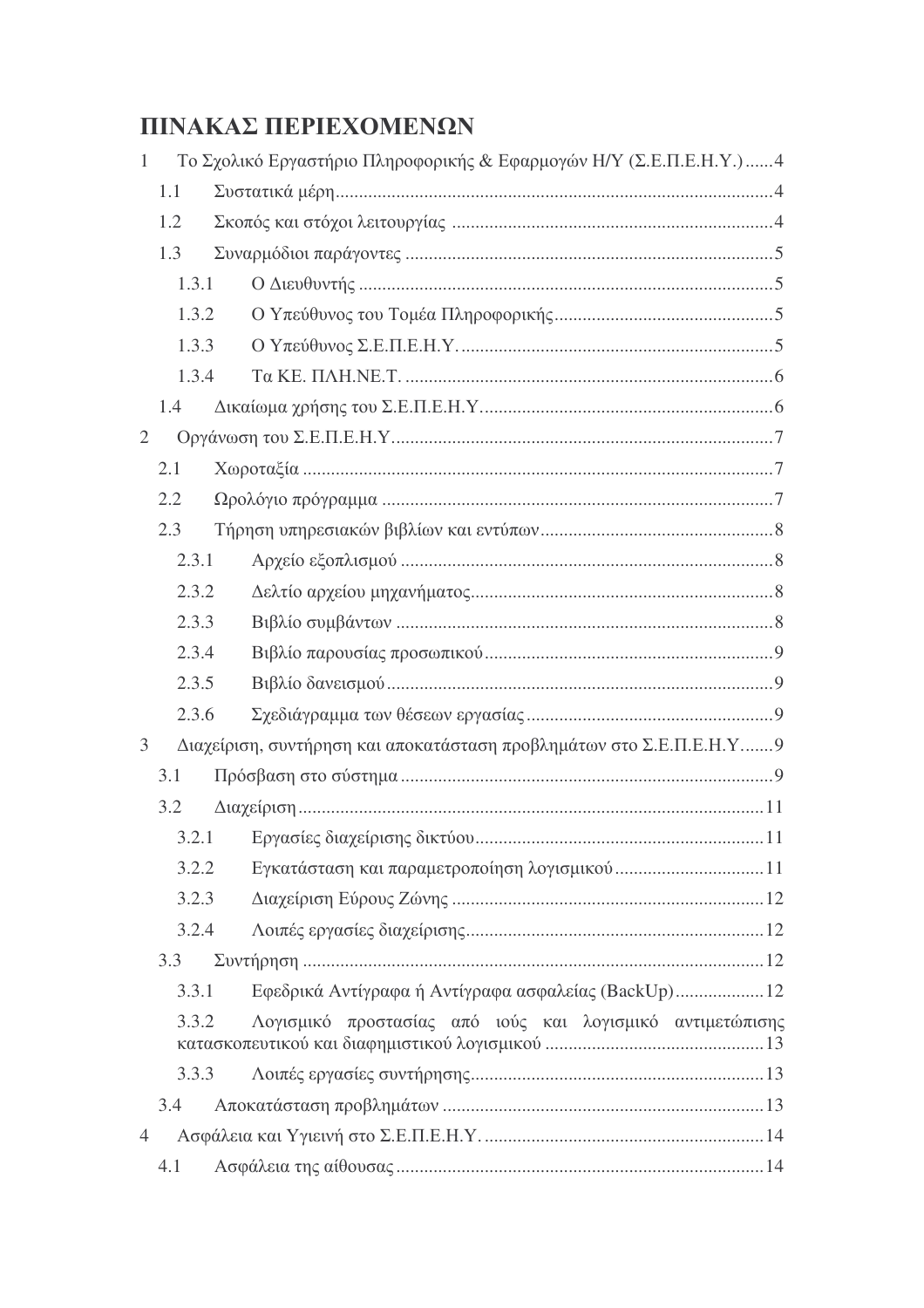|                |     | 4.2 Διατήρηση των περιβαλλοντικών προϋποθέσεων της αίθουσας | $\tau$ <sup>o</sup> |
|----------------|-----|-------------------------------------------------------------|---------------------|
|                |     |                                                             |                     |
| 5 <sup>5</sup> |     |                                                             |                     |
|                | 5.1 |                                                             |                     |
|                | 5.2 |                                                             |                     |
|                | 5.3 |                                                             |                     |
|                | 5.4 | $O$ Υπεύθυνος Σ.Ε.Π.Ε.Η.Υ.                                  |                     |
|                | 5.5 |                                                             |                     |
|                |     |                                                             |                     |
|                |     |                                                             |                     |
| 6              |     |                                                             |                     |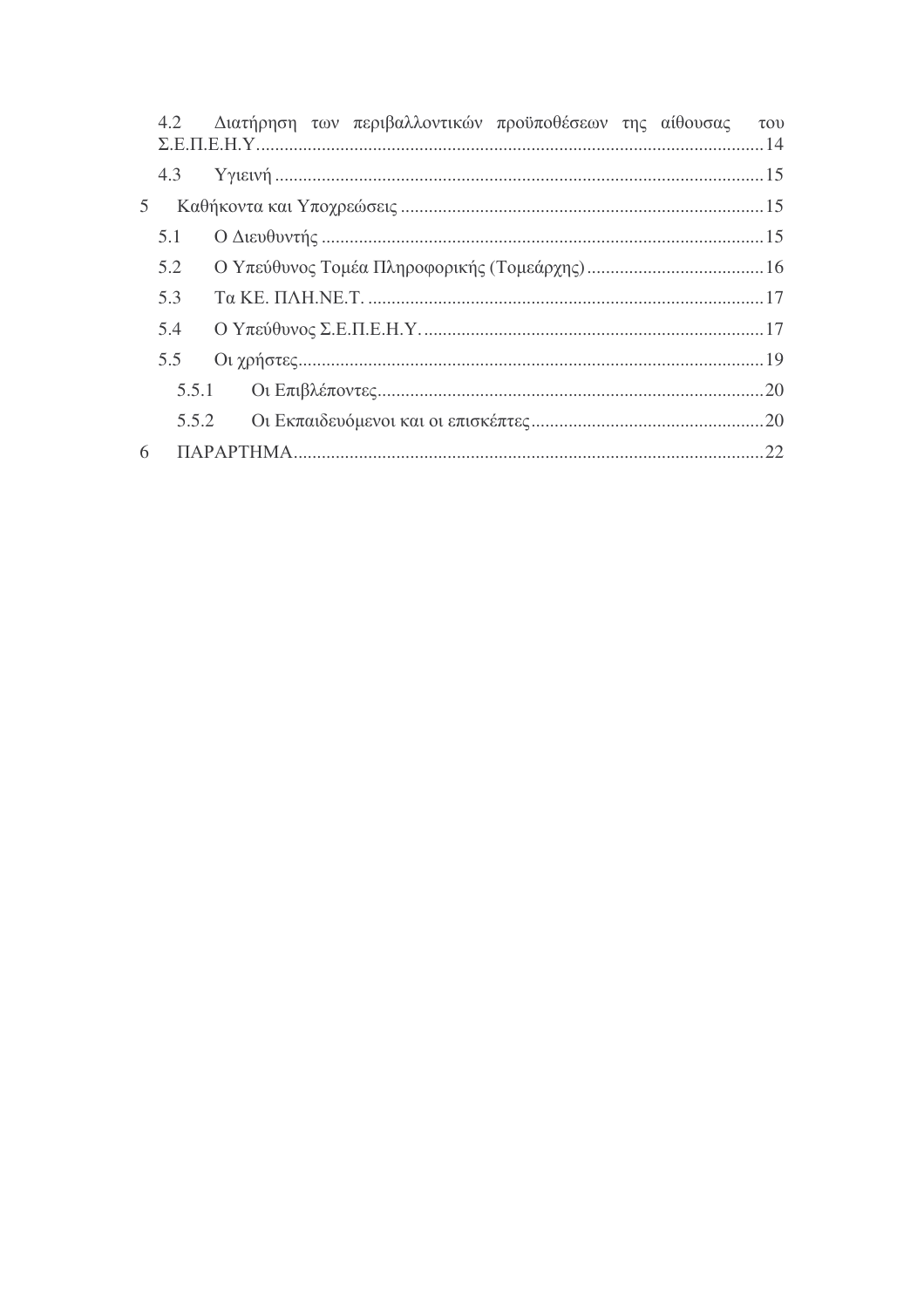# Εισαγωγή

Ο παρών κανονισμός αποτελεί το θεσμικό πλαίσιο χρήσης, οργάνωσης, λειτουργίας, διαγείοισης και συντήρησης του Σχολικού Εργαστηρίου Πληροφορικής και Εφαρμογών Η/Υ.

Τα άτομα τα οποία χρησιμοποιούν το Σχολικό Εργαστήριο Πληροφορικής και Εφαρμογών Η/Υ αποδέχονται ανεπιφύλακτα τον κανονισμό και υποχρεούνται να τον τηρούν.

# 1 Το Σχολικό Εργαστήριο Πληροφορικής & Εφαρμογών  $H/Y$  ( $\Sigma$ ,  $E$ ,  $\Pi$ ,  $E$ ,  $H$ ,  $Y$ .)

Εκτός αν άλλως αναφέρεται, η Σχολική Μονάδα (Γυμνάσιο, Ενιαίο Λύκειο, Τ.Ε.Ε), το Σ.Ε.Κ. ή το Σ.Ε. καλείται εφ' εξής «σχολείο».

Οι όροι «Σ.Ε.Π.Ε.Η.Υ.» και «Εργαστήριο» γρησιμοποιούνται ισοδύναμα.

# 1.1 Συστατικά μέρη

Με τον όρο Σ.Ε.Π.Ε.Η.Υ. αναφερόμαστε σε μια ειδικά διαμορφωμένη αίθουσα του σγολείου, η οποία περιλαμβάνει τα εξής:

- V Υπολογιστικό εξοπλισμό (υλικό και λογισμικό H/Y), περιφερειακές συσκευές, δικτυακό εξοπλισμό (διανομείς/Hubs, κατανεμητές/Switches. διαποδιαμορφωτές/Modems, δρομολογητές/Routers κ.λπ.), βιντεοπροβολείς κ.ά.
- ν Παθητικό εξοπλισμό **(δικτυακή** ηλεκτρολογική ενκατάσταση  $\kappa \alpha \iota$ συμπεριλαμβανομένων των ικριωμάτων/ κ. ά.)
- ► Λογισμικό αποθηκευμένο σε οπτικά ή μαγνητικά μέσα (CDs, DVDs, δισκέτες), συνοδευτικά εγχειρίδια λογισμικού, άδειες χρήσης λογισμικού, καθώς και συνοδευτικό υλικό (οδηγοί συσκευών, εγγειρίδια κ.ά.)
- ν Υπηρεσιακά βιβλία και έντυπα, καθώς και αρχεία εγγράφων, τα οποία είναι σχετικά με το Σ.Ε.Π.Ε.Η.Υ. και τα μαθήματα Πληροφορικής
- ν Αναλώσιμα υλικά ( χαρτί εκτυπωτών, δισκέτες κ.ά.), τα οποία προορίζονται για χρήση στο Σ.Ε.Π.Ε.Η.Υ.
- ν Έπιπλα (θρανία, καρέκλες, βιβλιοθήκες, ερμάρια, λευκός πίνακας κ.ά.)
- $\checkmark$  Λοιπά αντικείμενα, σκεύη και εποπτικό υλικό (π.χ. προβολικό πανί, γραφική ύλη, κλιματιστικό, πυροσβεστήρας, κάδοι απορριμμάτων κ.ά.)

Στο εργαστήριο δεν συμπεριλαμβάνεται ο εξοπλισμός που εξυπηρετεί άλλες ανάγκες του σχολείου, όπως, για παράδειγμα, υπολογιστές για γραμματειακή υποστήριξη, VBI, σχολικές βιβλιοθήκες, εργαστήρια Φυσικών Επιστημών.

## 1.2 Σκοπός και στόχοι λειτουργίας

Βασικός σκοπός του Σ.Ε.Π.Ε.Η.Υ. είναι η διδασκαλία του μαθήματος της Πληροφορικής, της χρήσης και των εφαρμογών Η/Υ, καθώς και των μαθημάτων ειδικοτήτων των Σ.Ε.Κ. και Σ.Ε., τα οποία απαιτούν τη γρήση Η/Υ από το πρόγραμμα σπουδών τους.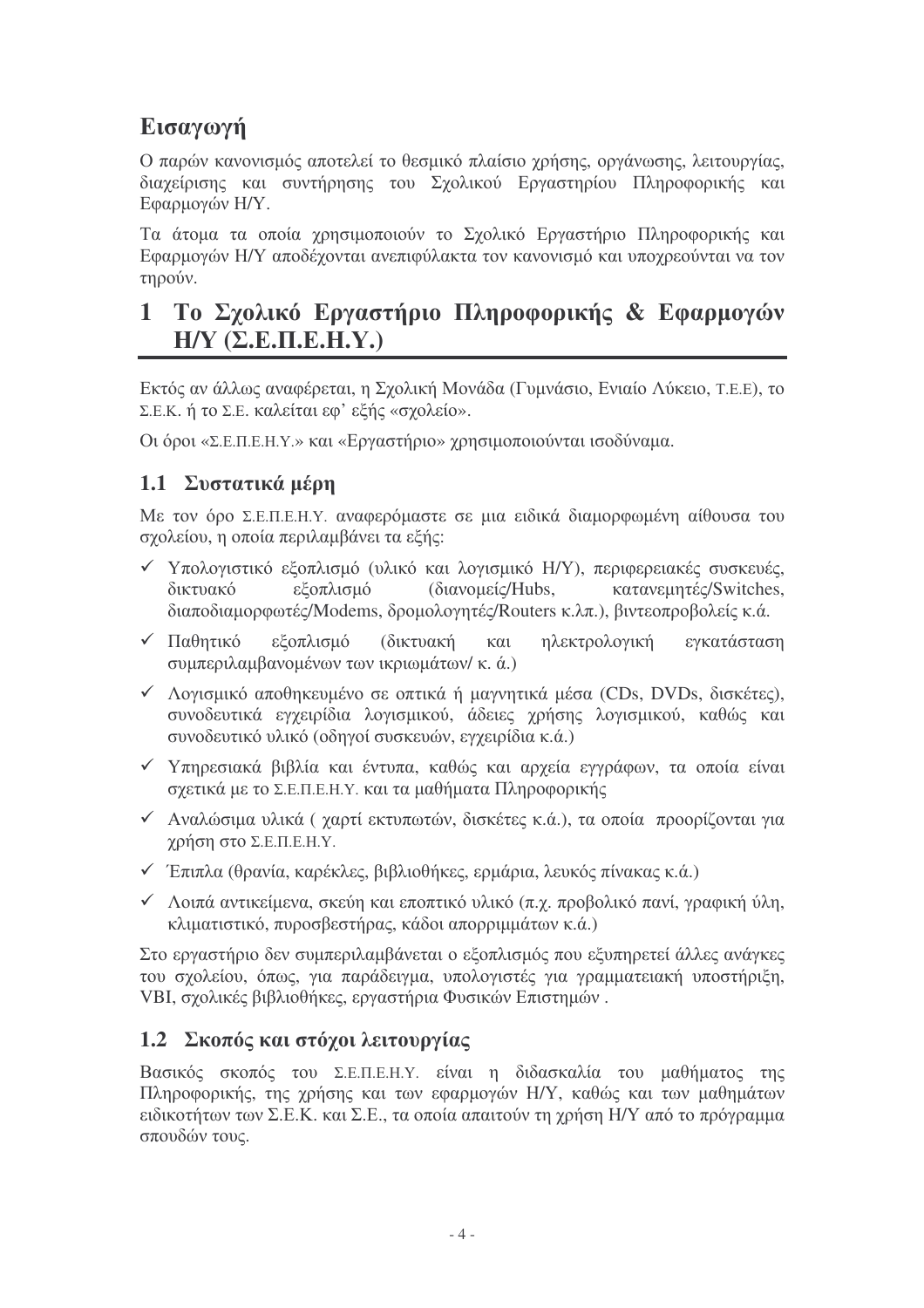Αφού καλυφθεί ο βασικός σκοπός, ακολουθούν, σε φθίνουσα διάταξη ως προς την προτεραιότητα, οι εξής στόχοι λειτουργίας:

- 1. Να λειτουργήσει ως χώρος απόκτησης γνώσεων, δεξιοτήτων και τεχνικών, οι οποίες σχετίζονται με την Πληροφορική και τις συγγενείς τεχνολογίες, όπως αυτές περιγράφονται στα Προγράμματα Σπουδών (Π.Σ.). αλλά και στους γενικότερους σκοπούς της εκπαίδευσης.
- 2. Να λειτουργήσει συμπληρωματικά στην εκπαιδευτική διαδικασία προσφέροντας ένα σύγχρονο διαδραστικό και αλληλεπιδραστικό μέσο εκμάθησης και εκπαίδευσης. Αυτό επιτυγχάνεται:
	- ο μέσα από τη διδασκαλία γνωστικών αντικειμένων με γρήση πιστοποιημένου εκπαιδευτικού λογισμικού,
	- ο μέσα από την παιδαγωγική αξιοποίηση του διαδικτύου,
	- ο μέσα από την υποστήριξη συνθετικών εργασιών στα πλαίσια θεσμοθετημένων σγολικών δραστηριοτήτων (σγολικές γιορτές. περιβαλλοντική εκπαίδευση, αγωγή υγείας κ.ά.),
	- ο μέσα από ευρωπαϊκές δράσεις συνεργασίας και μέσα από τη διεύρυνση των αμιγώς διδακτικών δραστηριοτήτων (ενισχυτική διδασκαλία, πρόσθετη διδακτική στήριξη, πρωτοβουλίες εκπαιδευτικών κ.ά.).
- 3. Να καλύψει τις ανάγκες ηλεκτρονικής επικοινωνίας του σχολείου στις περιπτώσεις που δεν υπάργει κατάλληλη υποδομή στα γραφεία του.
- 4. Να λειτουργήσει ως συνδετικός κρίκος με το Πανελλήνιο Σχολικό Δίκτυο (Π.Σ.Δ.) και γενικά το Διαδίκτυο, προκειμένου να απολάβουν οι γρήστες τις προσφερόμενες υπηρεσίες.
- 5. Να αποτελέσει εργαλείο για την επιμόρφωση των εκπαιδευτικών, εκτός ωραρίου λειτουργίας του σχολείου, σε νέα μέσα και μεθόδους διδασκαλίας μέσα από την αξιοποίηση των Τεχνολογιών Πληροφορίας και Επικοινωνιών (Τ.Π.Ε.).
- 6. Να υπηρετήσει την τοπική κοινωνία, φιλοξενώντας εκπαιδευτικές ή επιμορφωτικές δραστηριότητες δημοσίων φορέων και συλλόγων (π.χ. δημόσια Ι.Ε.Κ., σύλλογοι γονέων και κηδεμόνων κ.λπ.).

## 1.3 Συναρμόδιοι παράγοντες

#### 1.3.1  $0$  Διευθυντής

Με τον όρο «διευθυντής» αναφερόμαστε στο διευθυντή της Σχολικής Μονάδας (Γυμνάσιο, Ενιαίο Λύκειο, ΤΕΕ), στο διευθυντή του Σ.Ε.Κ. ή τον Υπεύθυνο Σ.Ε.

#### 1.3.2 Ο Υπεύθυνος του Τομέα Πληροφορικής

Ο Υπεύθυνος Τομέα Πληροφορικής του Σ.Ε.Κ. ή του Σ.Ε. προσφέρει τις υπηρεσίες του αποκλειστικά στο Σ.Ε.Κ. ή στο Σ.Ε.

#### 1.3.3 O Υπεύθυνος Σ.Ε.Π.Ε.Η.Υ.

Ο Υπεύθυνος Σ.Ε.Π.Ε.Η.Υ. είναι εκπαιδευτικός, ο οποίος ορίζεται από το Διευθυντή Δευτεροβάθμιας Εκπαίδευσης και είναι υπεύθυνος για την ορθή λειτουργία του  $\Sigma$ .E.II.E.H.Y.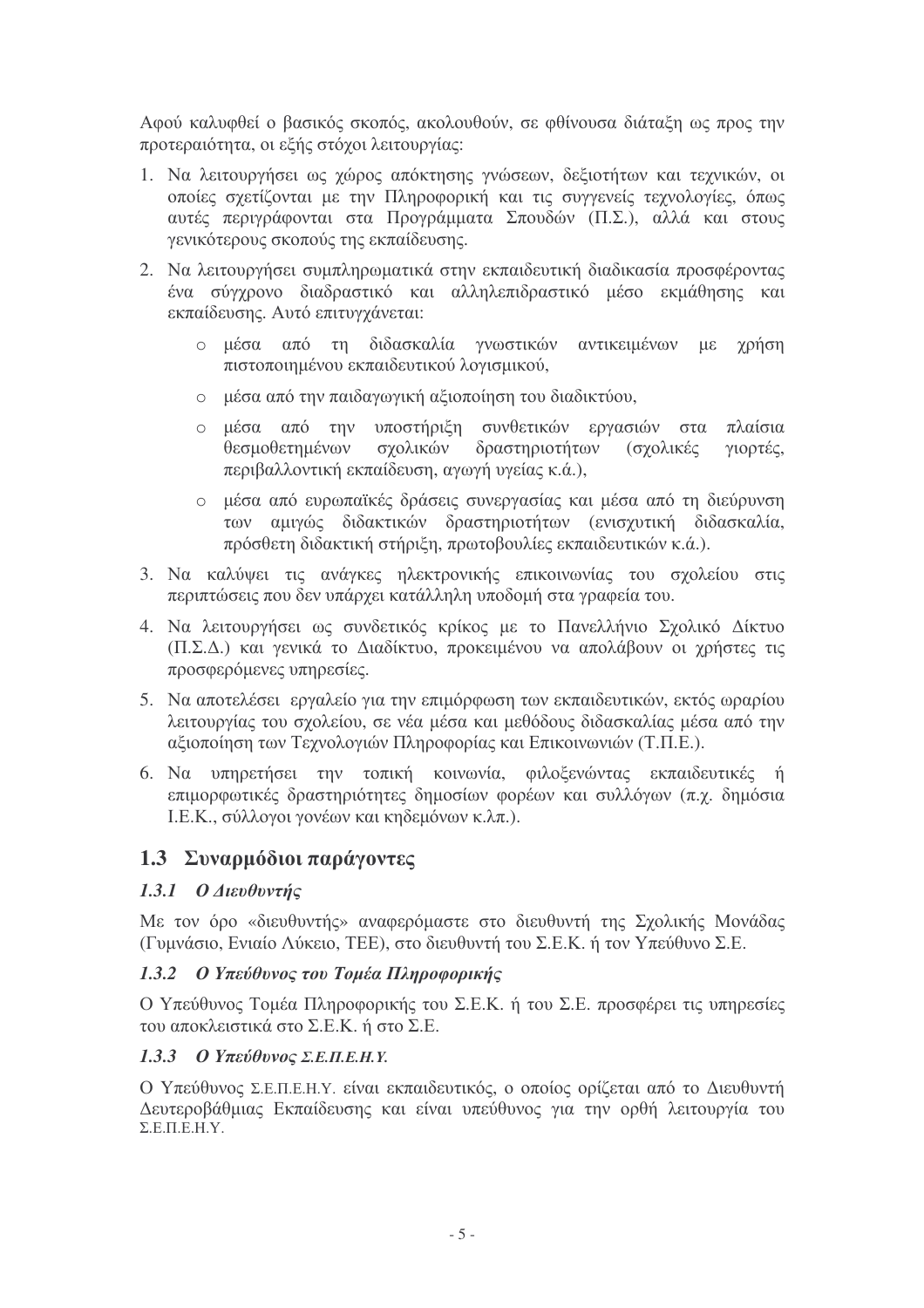#### 1.3.4 Ta KE,  $\pi$ AH, NE, T.

Τα Κέντρα Πληροφορικής και Νέων Τεχνολογιών (ΚΕ. ΠΛΗ.ΝΕ.Τ.) αποτελούν αποκεντρωμένη υπηρεσία του ΥΠ.Ε.Π.Θ., η οποία υπάγεται στην οικεία Διεύθυνση του νομού ή της νομαργίας. Ο συντονισμός της δράσης, η καθοδήγηση και η παρακολούθηση της λειτουργίας των ΚΕ. ΠΛΗ.ΝΕ.Τ. γίνεται από το ΥΠ.Ε.Π.Θ.

Η τεχνική υποστήριξη (Τ.Υ.) αναφέρεται στο σύνολο των απαραίτητων ενεργειών με σκοπό την εξασφάλιση ομαλής λειτουργίας, σε τεγνικό επίπεδο, των Σ.Ε.Π.Ε.Η.Υ.

Η τεχνική στήριξη (Τ.Σ.) αναφέρεται στο σύνολο των απαραίτητων ενεργειών οργάνωσης, συντονισμού, σχεδιασμού και ολοκλήρωσης αποδοτικών υπηρεσιών Τ.Υ. με σκοπό την εξασφάλιση της απρόσκοπτης λειτουργίας των Σ.Ε.Π.Ε.Η.Υ.

# 1.4 Δικαίωμα χρήσης του Σ.Ε.Π.Ε.Η.Υ.

Η γρήση του Σ.Ε.Π.Ε.Η.Υ., η οποία διέπεται από τους νόμους, τα διατάγματα του κράτους και τους κώδικες δεοντολογίας, επιτρέπεται μόνο για εκπαιδευτικούς, επιμορφωτικούς ή ερευνητικούς σκοπούς.

Για τη γρησιμοποίηση του Σ.Ε.Π.Ε.Η.Υ. με σκοπό τη διεξαγωγή επιμορφωτικών δραστηριοτήτων από το σχολείο ή άλλους δημόσιους φορείς εκτός των θεσμοθετημένων επιμορφώσεων του ΥΠ.Ε.Π.Θ., απαιτείται προηγούμενη έγκριση του διευθυντή και του οικείου Διευθυντή Εκπαίδευσης ή του Προϊσταμένου του οικείου Γραφείου Εκπαίδευσης.

Καταργήν, δικαιούνται να γρησιμοποιούν το Σ.Ε.Π.Ε.Η.Υ. ο Υπεύθυνος αυτού και το προσωπικό των αρμόδιων ΚΕ. ΠΛΗ.ΝΕ.Τ.

Οι χρήστες του Σ.Ε.Π.Ε.Η.Υ. διακρίνονται σε:

#### 1. Εκπαιδευτές

Είναι εκπαιδευτικοί ή επιμορφωτές οι οποίοι καλούνται να διδάξουν εντός του Σ.Ε.Π.Ε.Η.Υ. μαθήματα Πληροφορικής ή μαθήματα και δραστηριότητες οι οποίες απαιτούν τη χρήση Η/Υ. Οι εκπαιδευτές έχουν συνήθως ειδικότητα Πληροφορικής, ενώ οι μη ειδικότητας πληροφορικής πρέπει, είτε να είναι πιστοποιημένοι επιμορφωτές Τ.Π.Ε. (εγγεγραμμένοι στο Μητρώο Επιμορφωτών της πράξης «Επιμόρφωση Εκπαιδευτικών στην Αξιοποίηση των Τ.Π.Ε. στην Εκπαίδευση»), είτε να έχουν πιστοποιημένες δεξιότητες στο πλαίσιο της πράξης «Επιμόρφωση Εκπαιδευτικών στην Αξιοποίηση των Τ.Π.Ε. στην Εκπαίδευση» ή σε άλλη δράση Τ.Π.Ε. του ΥΠ.Ε.Π.Θ. Όσο διαρκεί η εκπαιδευτική ή επιμορφωτική δραστηριότητα, ο εκπαιδευτής θεωρείται επιβλέπων του Σ.Ε.Π.Ε.Η.Υ.

#### 2. Εκπαιδευόμενους

Είναι ομάδες μαθητών ή επιμορφούμενων οι οποίοι χρησιμοποιούν το Σ.Ε.Π.Ε.Η.Υ. ως εργαλείο μάθησης, μέσα από τη διδασκαλία γνωστικών αντικειμένων με γρήση πιστοποιημένου λογισμικού, μέσα από την παιδαγωγική αξιοποίηση του διαδικτύου ή μέσα από την υποστήριξη συνθετικών εργασιών στα πλαίσια θεσμοθετημένων ομαδικών σχολικών δραστηριοτήτων (περιβαλλοντική εκπαίδευση, αγωγή υγείας, προγράμματα συνεργασίας σχολείων με χρήση Τ.Π.Ε κ.λπ.), πάντοτε υπό την επίβλεψη και παρουσία ενός ή και περισσότερων εκπαιδευτών.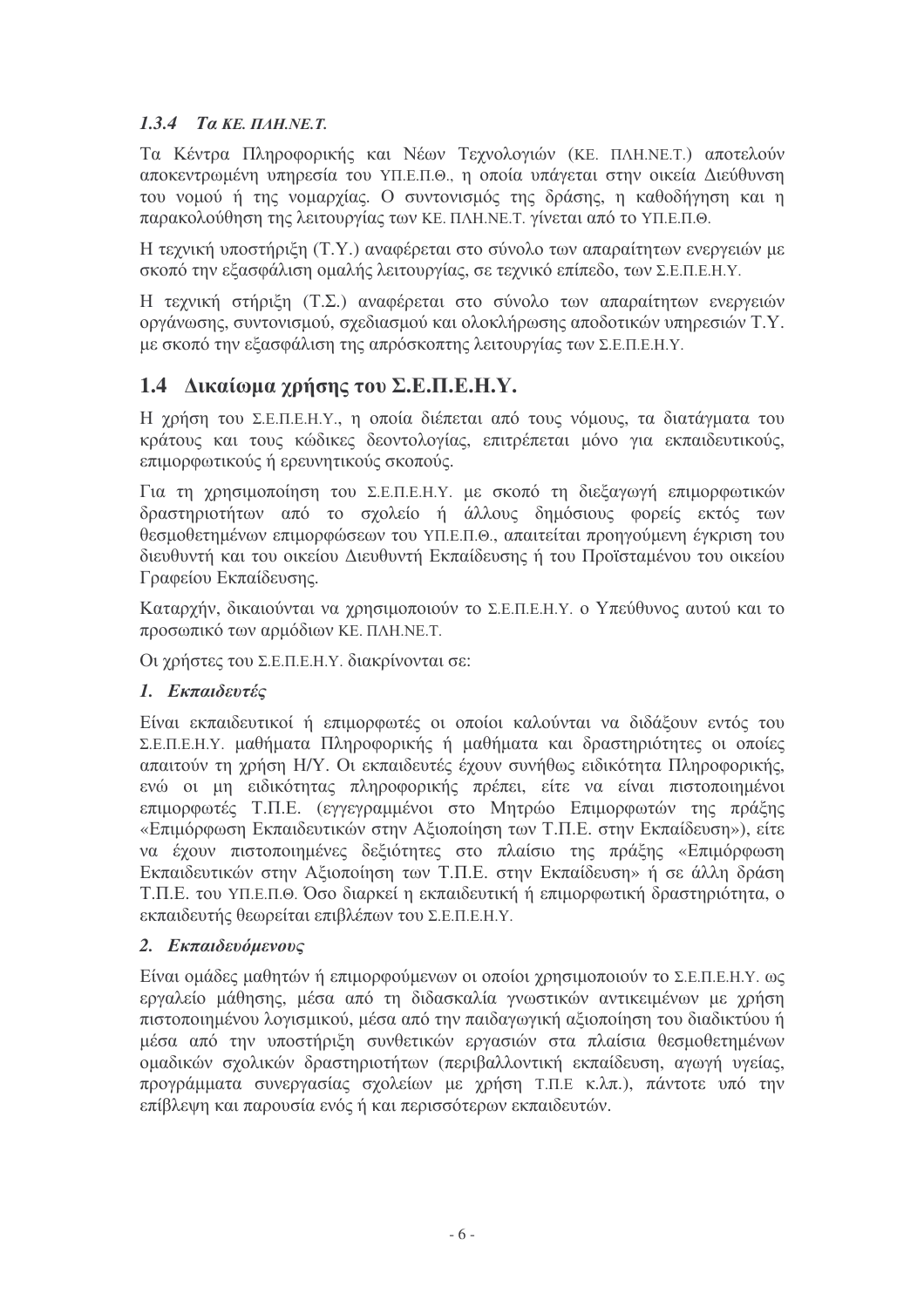# 3. Επόπτες

Είναι εκπαιδευτικοί ειδικότητας Πληροφορικής ή πιστοποιημένοι επιμορφωτές Τ.Π.Ε. (εγγεγραμμένοι στο Μητρώο Επιμορφωτών του ΥΠΕΠΘ της πράξης «Επιμόρφωση Εκπαιδευτικών στην Αξιοποίηση των Τ.Π.Ε. στην Εκπαίδευση») ή άτομα τα οποία έχουν πιστοποιημένες δεξιότητες στο πλαίσιο της πράξης «Επιμόρφωση Εκπαιδευτικών στην Αξιοποίηση των Τ.Π.Ε. στην Εκπαίδευση» ή άλλη δράση Τ.Π.Ε του ΥΠ.Ε.Π.Θ., είτε άτομα τα οποία εξασκούνται στο πλαίσιο της εν λόγω πράξης. Η φυσική παρουσία τους απαιτείται για την επίβλεψη του Σ.Ε.Π.Ε.Η.Υ.

## 4. Επισκέπτες

Είναι φιλοξενούμενοι προεργόμενοι από την ευρύτερη τοπική κοινωνία. Χρησιμοποιούν το Σ.Ε.Π.Ε.Η.Υ. μεμονωμένα για εκπαιδευτικούς, επιμορφωτικούς και ερευνητικούς σκοπούς, πάντα υπό την επίβλεψη και παρουσία ενός επόπτη.

# 2 Οργάνωση του Σ.Ε.Π.Ε.Η.Υ.

# 2.1 Χωροταξία

Η επιλογή της αίθουσας όπου θα στεγαστεί το εργαστήριο γίνεται από τον Διευθυντή σε συνεργασία με την αρμόδια σχολική επιτροπή και τον Υπεύθυνο του αρμοδίου ΚΕ. ΠΛΗ.ΝΕ.Τ., οι οποίοι θα ελέγξουν και θα πιστοποιήσουν την καταλληλότητα της αίθουσας, προκειμένου να εξασφαλίζονται οι βέλτιστες συνθήκες και προϋποθέσεις για τη λειτουργία του εργαστηρίου.

Ο Υπεύθυνος Σ.Ε.Π.Ε.Η.Υ., σε συνεργασία με το αρμόδιο ΚΕ. ΠΛΗ.ΝΕ.Τ., έγει τη δυνατότητα να αναδιατάσσει τις θέσεις εργασίας και τις περιφερειακές συσκευές στο γώρο του εργαστηρίου, όποτε αυτό κρίνεται σκόπιμο για τη βελτίωση της λειτουργικότητάς του. Προς το σκοπό αυτό, θα λαμβάνει υπόψη του τις διατυπωμένες από το ΥΠ.Ε.Π.Θ οδηγίες εργονομίας γώρου, επίπλων και αλληλεπίδρασης.

Η προσωρινή μετακίνηση ή διάθεση μέρους ή όλου του εργαστηριακού εξοπλισμού για τις ανάγκες του σγολείου (π.γ. διοργάνωση εκδηλώσεων οι οποίες απαιτούν σγετικό εξοπλισμό), απαιτεί την έγγραφη εντολή του Διευθυντή του σγολείου, αφού συνταχθεί σχετικό πρακτικό, ενώ για τις ανάγκες της Υπηρεσίας (δημιουργία μηχανογράφησης βαθμολογικών κέντρων ή παραλαβής μηχανογραφικών), απαιτεί και την έγγραφη εντολή του Προϊσταμένου του οικείου Γραφείου Εκπαίδευσης, αφού συνταχθεί σχετικό πρακτικό.

Από τις διαδικασίες έγγραφης εντολής εξαιρείται η αποστολή του εξοπλισμού ή μέρος αυτού προς επιδιόρθωση σε περίπτωση βλάβης και η μετεγκατάσταση του εργαστηρίου σε περίπτωση αλλαγής φυσικής τοποθεσίας.

Στην περίπτωση μετακίνησης ή διάθεσης, ο Υπεύθυνος Σ.Ε.Π.Ε.Η.Υ. παύει να είναι υπόλογος για τη γρέωση του εν λόγω εξοπλισμού του Σ.Ε.Π.Ε.Η.Υ. και δε φέρει καμία ευθύνη για την επαναλειτουργία του εξοπλισμού στο Σ.Ε.Π.Ε.Η.Υ. κατά την επιστροφή του εξοπλισμού σε αυτό. Επίσης, δεν είναι υποχρεωμένος να υποστηρίξει τη λειτουργία του εξοπλισμού εκτός της αίθουσας του Σ.Ε.Π.Ε.Η.Υ.

# 2.2 Ωρολόγιο πρόγραμμα

Το ωρολόγιο πρόγραμμα γρήσης του εργαστηρίου ρυθμίζεται: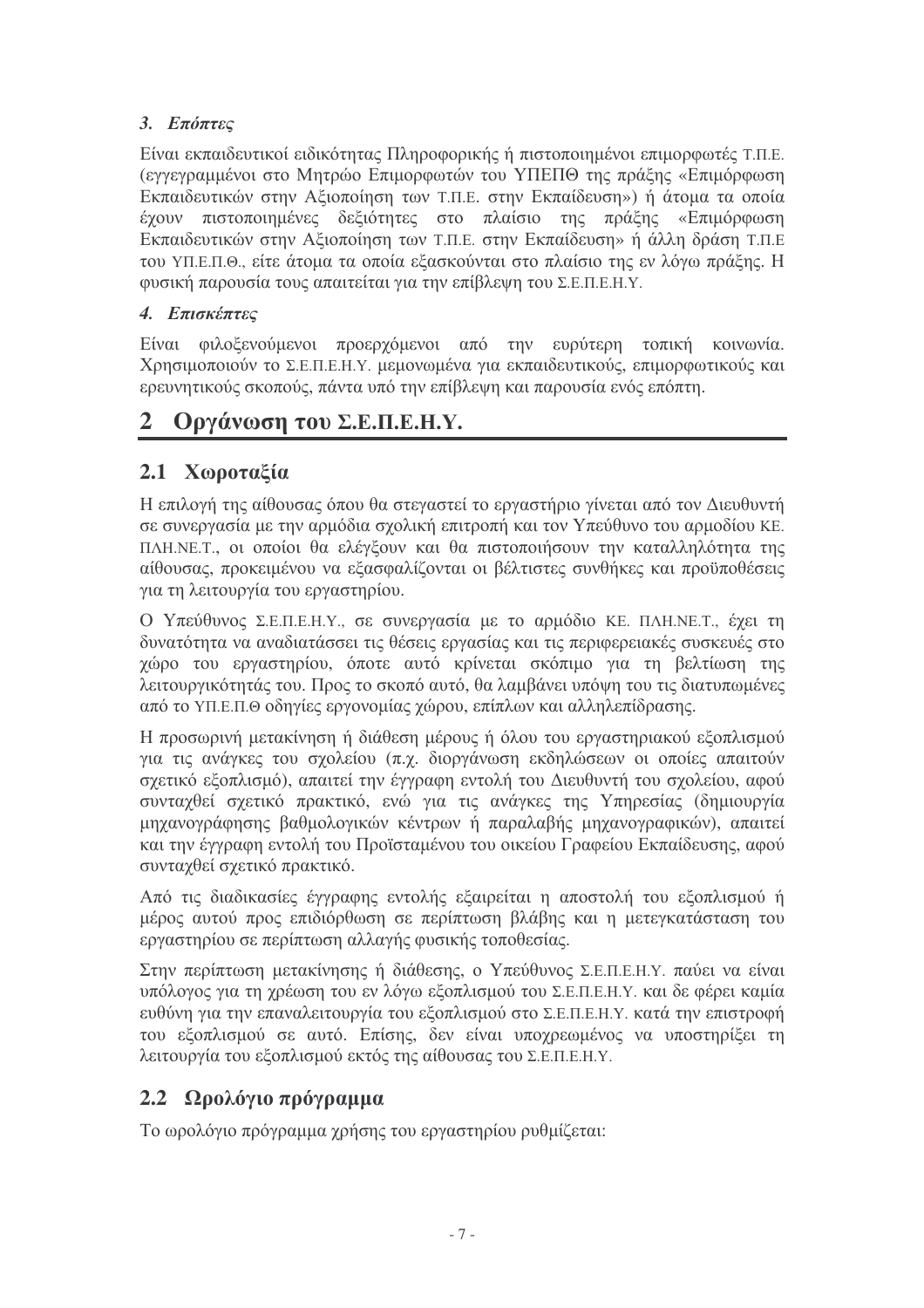Εντός των ωρών λειτουργίας της Σχολικής Μονάδας, από το διευθυντή και τον Υπεύθυνο Σ.Ε.Π.Ε.Η.Υ., σε συνεργασία με τους εκπαιδευτικούς οι οποίοι επιθυμούν να γρησιμοποιήσουν το Σ.Ε.Π.Ε.Η.Υ.

Εκτός των ωρών λειτουργίας της Σχολικής Μονάδας, από το διευθυντή σε συνεργασία με τον Υπεύθυνο Σ.Ε.Π.Ε.Η.Υ. και με το φορέα επιμόρφωσης ο οποίος σκοπεύει να γρησιμοποιήσει το Σ.Ε.Π.Ε.Η.Υ.

Στις περιπτώσεις των Σ.Ε.Κ. και Σ.Ε., η ρύθμιση γίνεται από το Διευθυντή του Σ.Ε.Κ. και τον Υπεύθυνο Σ.Ε. αντίστοιχα, σε συνεργασία με τον Υπεύθυνο Τομέα Πληροφορικής και με τον Υπεύθυνο Σ.Ε.Π.Ε.Η.Υ.

# 2.3 Τήρηση υπηρεσιακών βιβλίων και εντύπων

## 2.3.1 Αρχείο εξοπλισμού

Όταν υπογραφεί η οριστική παραλαβή του Σ.Ε.Π.Ε.Η.Υ., όλα τα σγετικά έγγραφα εσωκλείονται σε ένα γαρτοφύλακα, ο οποίος ονομάζεται «Αργείο εξοπλισμού», ενώ τα συστατικά μέρη του Σ.Ε.Π.Ε.Η.Υ. καταγράφονται απαραιτήτως στο «Βιβλίο υλικού» του σχολείου (αναφέρεται και ως βιβλίο κινητής και ακίνητης περιουσίας). Σε περίπτωση καταγραφής λογισμικού, πρέπει να καταγράφονται και στοιγεία αδειών γρήσης, εφόσον αυτό εμπίπτει σε κατηγορία λογισμικού η οποία προϋποθέτει άδειες χρήσης. Η τήρηση του αρχείου εξοπλισμού εποπτεύεται από το Διευθυντή.

Τα συστατικά μέρη του Σ.Ε.Π.Ε.Η.Υ. καταχωρούνται απαραιτήτως στο Πληροφοριακό Σύστημα Κτηματολογίου - σημειώνουμε ότι η εισαγωγή δεδομένων στην εφαρμογή Κτηματολογίου έγει νόημα μόνο για τα συμβατά με αυτό συστατικά μέρη του Σ.Ε.Π.Ε.Η.Υ. Το Πληροφοριακό Σύστημα Κτηματολογίου ενημερώνεται από τον Υπεύθυνο Σ.Ε.Π.Ε.Η.Υ. Ο Υπεύθυνος ΠΛΗ.ΝΕ.Τ. ελέγχει την ορθότητα των καταχωρούμενων δεδομένων.

## 2.3.2 Δελτίο αρχείου μηχανήματος

Tηρείται «Δελτίο αρχείου μηχανήματος» για τα υπολογιστικά συστήματα, τις περιφερειακές συσκευές και τα ενεργά στοιχεία δικτύου του Σ.Ε.Π.Ε.Η.Υ. Στο δελτίο αρχείου συμπληρώνονται, κατά την εισαγωγή του μηχανήματος στο Σ.Ε.Π.Ε.Η.Υ., τα περιγραφικά στοιχεία και η σύνθεσή του. Έκτοτε ενημερώνεται κάθε φορά που διαπιστώνεται βλάβη, είτε γίνεται μεγάλης κλίμακας συντήρηση ή αναβάθμιση. Το δελτίο αρχείου μηχανήματος τηρεί ο Υπεύθυνος Σ.Ε.Π.Ε.Η.Υ.

Υπόδειγμα του δελτίου αργείου μηγανήματος υπάργει στο Παράρτημα.

## 2.3.3 Βιβλίο συμβάντων

Το «Βιβλίο συμβάντων» συμπληρώνεται από τον εκάστοτε επιβλέποντα κάθε φορά που χρησιμοποιείται το Σ.Ε.Π.Ε.Η.Υ. Η τήρηση του βιβλίου συμβάντων εποπτεύεται από το Διευθυντή.

Στο βιβλίο συμβάντων καταγράφονται: απώλειες, δυσλειτουργίες, βλάβες, κακή γρήση του Σ.Ε.Π.Ε.Η.Υ., ενέργειες που έγιναν στο Σ.Ε.Π.Ε.Η.Υ. (π.γ. προληπτικές ενέργειες συντήρησης ή βελτιστοποίησης λειτουργίας, μετακίνηση εξοπλισμού, έκτακτες ενέργειες με σκοπό την επίλυση προβλημάτων κ.ά.).

Το βιβλίο συμβάντων ενημερώνεται κάθε φορά που γρησιμοποιείται το Σ.Ε.Π.Ε.Η.Υ., είτε διαπιστωθεί περιστατικό είτε όχι. Εάν δεν έλαβε γώρα κάποιο περιστατικό κατά τη διάρκεια χρήσης του Σ.Ε.Π.Ε.Η.Υ., τότε στο βιβλίο συμβάντων συμπληρώνεται η ένδειξη «Ο.Κ.».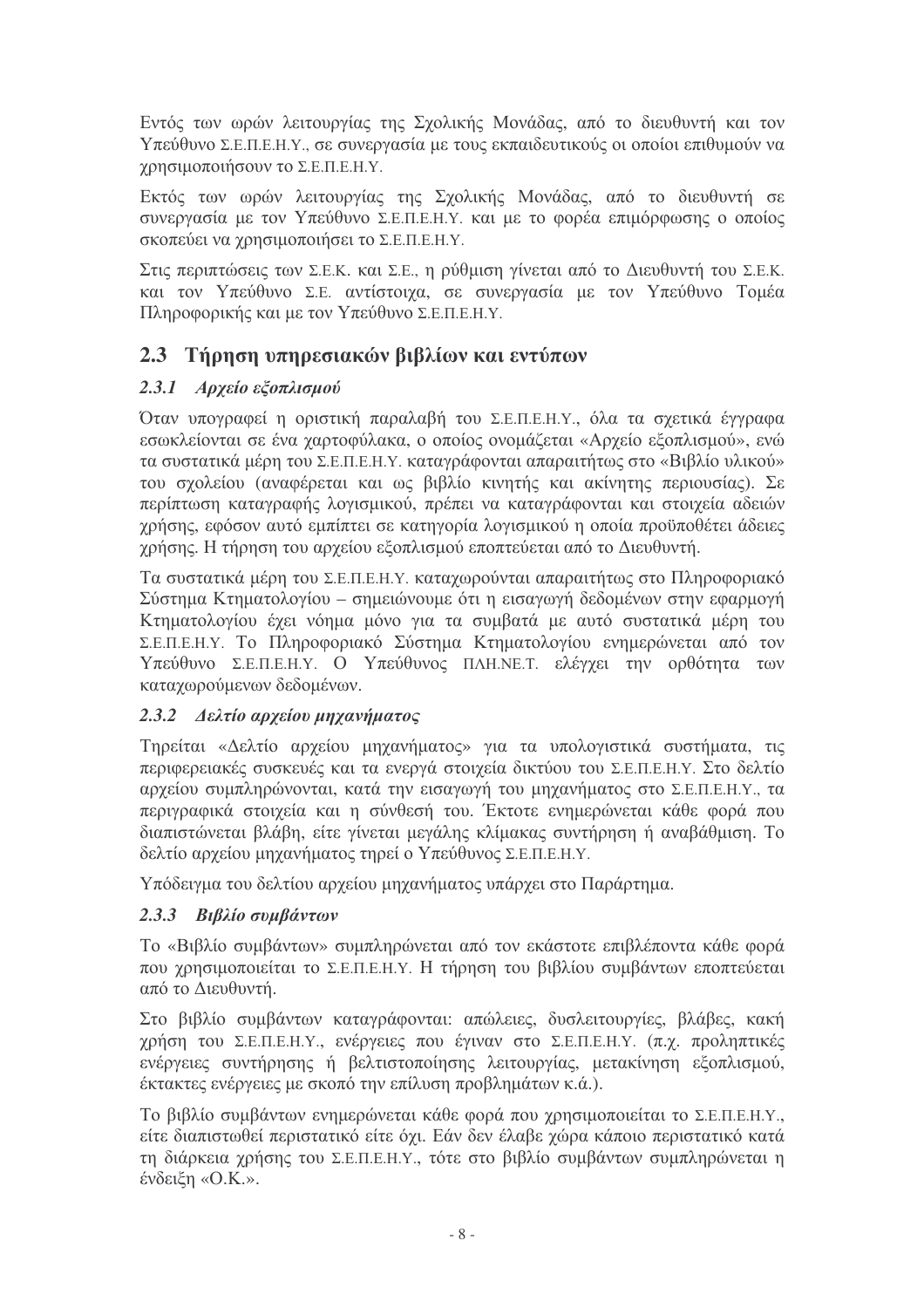Εξαίρεση αποτελεί η περίπτωση κατά την οποία το Σ.Ε.Π.Ε.Η.Υ. χρησιμοποιείται μόνο εντός ωραρίου λειτουργίας του σχολείου, από έναν και μόνο εκπαιδευτικό, ο οποίος είναι και Υπεύθυνος Σ.Ε.Π.Ε.Η.Υ. Τότε, η ενημέρωση αρκεί να γίνεται μόνο όταν υπάργει περιστατικό προς καταγραφή. Στην εξαίρεση συγκαταλέγεται και η περίπτωση κατά την οποία ο Υπεύθυνος Σ.Ε.Π.Ε.Η.Υ. είναι παρών στο Σ.Ε.Π.Ε.Η.Υ., ως επιβλέπων.

Υπόδειγμα του βιβλίου συμβάντων υπάρχει στο Παράρτημα.

## 2.3.4 Βιβλίο παρουσίας προσωπικού

Οι εκπαιδευτές οι οποίοι δεν ανήκουν στο οικείο ή συστεγαζόμενο σχολείο, στο οποίο υπάνεται το Σ.Ε.Π.Ε.Η.Υ., και οι επισκέπτες πρέπει να συμπληρώνουν ενυπόγραφα το «Βιβλίο παρουσίας προσωπικού». Η τήρηση του βιβλίου παρουσίας προσωπικού εποπτεύεται από το Διευθυντή.

Υπόδειγμα του βιβλίου παρουσίας προσωπικού υπάρχει στο Παράρτημα.

#### 2.3.5 Βιβλίο δανεισμού

Κάθε Σ.Ε.Π.Ε.Η.Υ. δικαιολογεί την ύπαρξη δανειστικής βιβλιοθήκης, ανεξάρτητης από τη σχολική βιβλιοθήκη. Τόσο τα βιβλία της βιβλιοθήκης, όσο και το λονισμικό (εφόσον η άδεια γρήσης του το επιτρέπει) είναι διαθέσιμα σε εκπαιδευτικούς και μαθητές του σχολείου. Για την παρακολούθηση της διακίνησής τους τηρείται το «Βιβλίο δανεισμού» του Σ.Ε.Π.Ε.Η.Υ. Το βιβλίο δανεισμού τηρεί ο Υπεύθυνος Σ.Ε.Π.Ε.Η.Υ. Η τήρηση του βιβλίου δανεισμού εποπτεύεται από το Διευθυντή.

Υπόδειγμα του βιβλίου δανεισμού υπάρχει στο Παράρτημα.

## 2.3.6 Σχεδιάγραμμα των θέσεων εργασίας

Κάθε εκπαιδευτής ο οποίος χρησιμοποιεί το εργαστήριο διαμορφώνει ένα σχεδιάγραμμα θέσεων εργασίας, όπου καταγράφεται η διάταξη των εκπαιδευομένων στους σταθμούς εργασίας. Το σχεδιάγραμμα των θέσεων εργασίας συμπληρώνεται άπαξ από τον εκάστοτε εκπαιδευτή, τηρείται ανά τμήμα, μάθημα / δραστηριότητα και αντίγραφο αυτού παραδίδεται στον Υπεύθυνο Σ.Ε.Π.Ε.Η.Υ. Η αρίθμηση των θέσεων πρέπει να βρίσκεται σε εμφανή θέση επί των σταθμών εργασίας.

Υπόδειγμα του σγεδιαγράμματος θέσεων εργασίας υπάργει στο Παράρτημα.

# 3 Διαχείριση, συντήρηση και αποκατάσταση προβλημάτων  $\sigma \tau 0$   $\Sigma$ .E.II.E.H.Y.

# 3.1 Πρόσβαση στο σύστημα

Με τον όρο «*Σύστημα»* αναφερόμαστε στους σταθμούς ερνασίας και στον εξυπηρετητή του Σ.Ε.Π.Ε.Η.Υ., ως μεμονωμένα μηχανήματα, αλλά και ως διάταξη οργανωμένη σε τοπικό δίκτυο.

Με τον όρο «Τομέας» αναφερόμαστε στη λογική οργάνωση του εργαστηρίου σε τοπικό δίκτυο, με χρήση των τεχνολογικών δυνατοτήτων που παρέχουν τα εγκατεστημένα δικτυακά λειτουργικά συστήματα.

Κάθε χρήστης, για την εισαγωγή του στο σύστημα, χρησιμοποιεί προσωπικό όνομα γρήστη και συνθηματικό, τα οποία αποτελούν το «Λογαριασμό». Δεν είναι απαραίτητο κάθε φυσικός χρήστης (π.χ. μαθητής) να έχει λογαριασμό τον οποίο θα γρησιμοποιεί κατ' αποκλειστικότητα.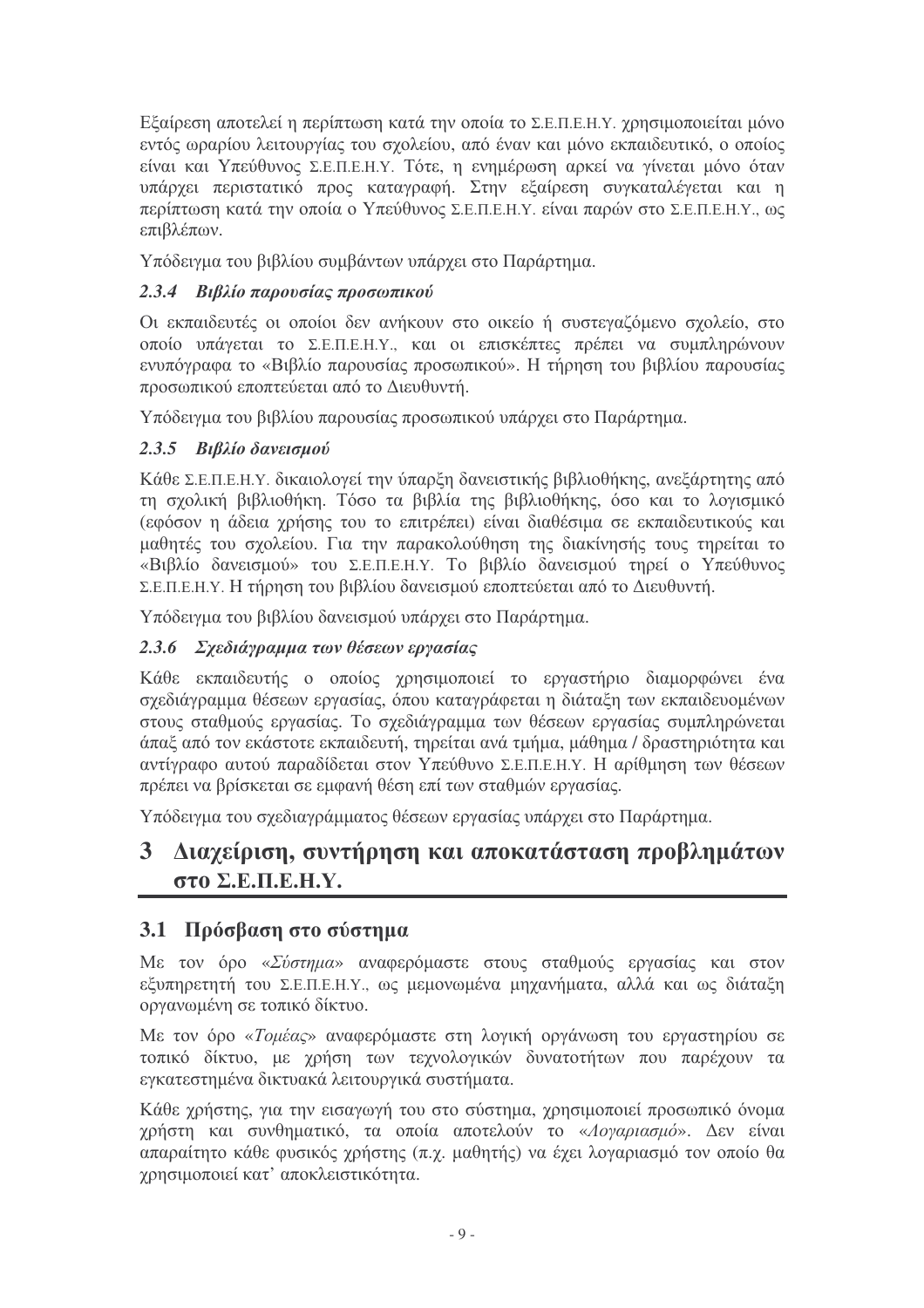Όλα τα υπολογιστικά συστήματα του Σ.Ε.Π.Ε.Η.Υ. αντιμετωπίζονται ως ένας τομέας, αλλά λειτουργούν και ως αυτόνομοι σταθμοί εργασίας. Με τον όρο «Λογαριασμός τομέα» αναφερόμαστε σε λογαριασμό ο οποίος δημιουργείται στον εξυπηρετητή του Σ.Ε.Π.Ε.Η.Υ., έγει πρόσβαση στον τομέα αυτού και εισάγει τον γρήστη στον τομέα από οποιονδήποτε H/Y του Σ.Ε.Π.Ε.Η.Υ. Με τον όρο «Τοπικός λογαριασμός» αναφερόμαστε σε λογαριασμό ο οποίος έγει πρόσβαση μόνο σε συγκεκριμένο σταθμό εργασίας.

Διακρίνουμε τέσσερα (4) είδη λογαριασμών, μέσω των οποίων αποκτούν πρόσβαση στο σύστημα οι δικαιούχοι χρήσης του Σ.Ε.Π.Ε.Η.Υ.

#### 1. Λογαριασμός τομέα με διαγειριστικά δικαιώματα

Είναι λογαριασμός με διαχειριστικά δικαιώματα πρόσβασης στον εξυπηρετητή και στους σταθμούς εργασίας του Σ.Ε.Π.Ε.Η.Υ., τοπικά ή με χρήση εργαλείων απομακρυσμένης διαχείρισης. Υπάρχουν τουλάχιστο τρεις (3) λογαριασμοί με διαχειριστικά δικαιώματα στον Τομέα, οι εξής:

- ν Λογαριασμός διαγείρισης του τομέα από τον Υπεύθυνο Σ.Ε.Π.Ε.Η.Υ.
- $\checkmark$  Λογαριασμός διαγείρισης του τομέα από το προσωπικό του ΚΕ. ΠΛΗ.ΝΕ.Τ.
- ν Λογαριασμός διαγείρισης του τομέα, ο οποίος δε γρησιμοποιείται τακτικά αλλά μπορεί να γρησιμεύσει σε έκτακτη περίπτωση.
- 2. Λογαριασμός τομέα χωρίς διαχειριστικά δικαιώματα

Είναι λογαριασμός με δικαίωμα πρόσβασης σε σταθμό εργασίας του Σ.Ε.Π.Ε.Η.Υ. Δεν έγει κανένα διαγειριστικό δικαίωμα στα υπολογιστικά συστήματα του Σ.Ε.Π.Ε.Η.Υ. και εξυπηρετεί όλους τους χρήστες του. Υπάρχει τουλάχιστον ένας τέτοιος λογαριασμός για κάθε σταθμό εργασίας, δηλαδή το ελάχιστο πλήθος αυτών των λογαριασμών είναι όσο και το πλήθος των σταθμών εργασίας.

3. Λογαριασμός τοπικός με διαχειριστικά δικαιώματα

Είναι λογαριασμός με δικαίωμα πρόσβασης τοπικά σε σταθμό εργασίας του Σ.Ε.Π.Ε.Η.Υ. Δεν είναι λογαριασμός τομέα. Έχει πλήρη διαχειριστικά δικαιώματα σε συγκεκριμένο σταθμό εργασίας. Υπάρχουν τόσοι τέτοιοι λογαριασμοί όσοι και σταθμοί εργασίας, δηλαδή ένας λογαριασμός για κάθε σταθμό εργασίας. Όλοι οι λογαριασμοί είναι συνώνυμοι και έχουν κοινούς κωδικούς πρόσβασης. Χρησιμοποιούνται από τον Υπεύθυνο Σ.Ε.Π.Ε.Η.Υ. και τον Υπεύθυνο του αρμόδιου KE. TAH.NE.T.

#### 4. Λογαριασμός τοπικός χωρίς διαχειριστικά δικαιώματα

Είναι λογαριασμός με δικαίωμα πρόσβασης σε σταθμό εργασίας του Σ.Ε.Π.Ε.Η.Υ. Δεν είναι λογαριασμός τομέα. Δεν έχει κανένα διαχειριστικό δικαίωμα στα υπολογιστικά συστήματα του Σ.Ε.Π.Ε.Η.Υ. και εξυπηρετεί όλους τους χρήστες του. Υπάρχει τουλάγιστον ένας λογαριασμός γωρίς διαγειριστικά δικαιώματα για κάθε σταθμό εργασίας. Το ελάχιστο πλήθος αυτών των λογαριασμών είναι όσο και το πλήθος των σταθμών εργασίας.

Ενδείκνυται να μην υπάρχει λογαριασμός με διαχειριστικά δικαιώματα με όνομα "administrator". Οι ενσωματωμένοι (built-in) λογαριασμοί με διαχειριστικά δικαιώματα στον εξυπηρετητή και στους σταθμούς εργασίας πρέπει να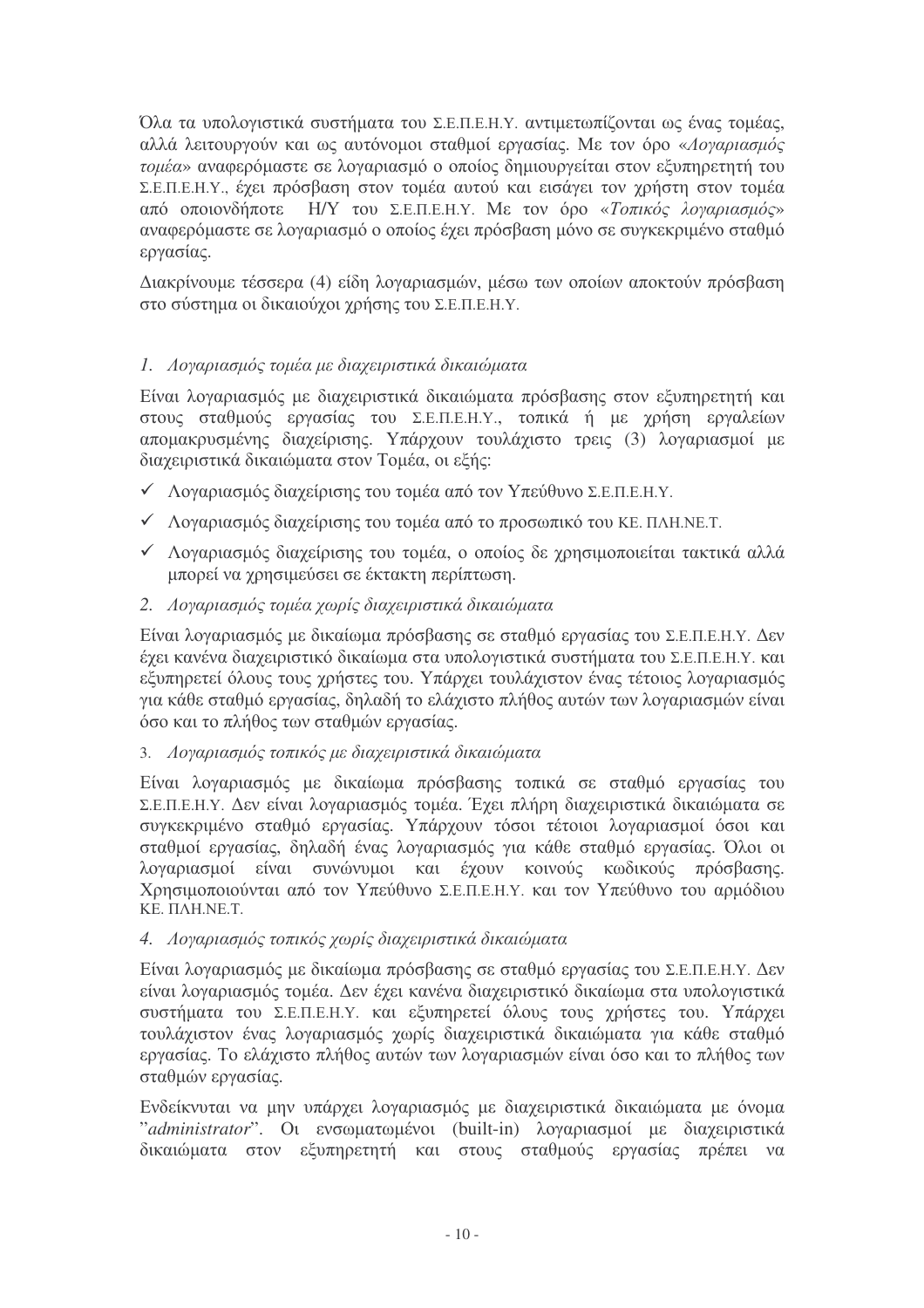μετονομάζονται και να δημιουργούνται ομώνυμοι λογαριασμοί χωρίς προνόμια για λόγους ασφάλειας.

Ο λογαριασμός εκχωρείται στο χρήστη κατόπιν αιτήσεως<sup>1</sup> του, από τον Υπεύθυνο Σ.Ε.Π.Ε.Η.Υ. Το όνομα γρήστη και το συνθηματικό είναι αυστηρώς προσωπικά και δεν πρέπει να γνωστοποιούνται σε τρίτους. Ο λόγος είναι ότι κάποιος, γνωρίζοντάς τα, δύναται να έχει πρόσβαση σε προσωπικά δεδομένα και μπορεί, υποκρινόμενος την ταυτότητά μας, να προκαλέσει σοβαρές ζημίες στο τοπικό δίκτυο. Ως γνωστόν, οποιαδήποτε ζημία γρεώνεται στο όνομα του γρήστη και όγι στο φυσικό πρόσωπο που την προκάλεσε.

Τα συνθηματικά των λογαριασμών διαγείρισης είναι γνωστά μόνο στο διευθυντή. στον Υπεύθυνο του Τομέα Πληροφορικής (σε περίπτωση Σ.Ε.Κ. ή Σ.Ε.) και στον Υπεύθυνο Σ.Ε.Π.Ε.Η.Υ. και ως εκ τούτου δε δημοσιοποιούνται ή δίδονται σε άλλους.

Ο Υπεύθυνος Σ.Ε.Π.Ε.Η.Υ. σε συνεργασία με το αρμόδιο ΚΕ. ΠΛΗ.ΝΕ.Τ. ελέγγει τη συμβατότητα της διαμόρφωσης του Σ.Ε.Π.Ε.Η.Υ., σε επίπεδο λογαριασμών, με την πρότυπη διαμόρφωση η οποία περιγράφηκε. Αν υπάργει ασυμφωνία προβαίνει σε διορθωτικές ενέργειες.

# 3.2 Διαχείριση

Η διαχείριση του Σ.Ε.Π.Ε.Η.Υ. στοχεύει στην:

- ν Επαναφορά του Σ.Ε.Π.Ε.Η.Υ. σε κατάσταση συμβατή με αυτή που περιγράφηκε στην Ενότητα 3.1.
- v Εξυπηρέτηση στρατηγικών αποφάσεων του ΥΠ.Ε.Π.Θ., οι οποίες επηρεάζουν τη δομή του Σ.Ε.Π.Ε.Η.Υ.
- v Εξασφάλιση φιλοξενίας στους χρήστες του Σ.Ε.Π.Ε.Η.Υ., ανάλογα με τις υπάρχουσες ανάγκες.

## 3.2.1 Εργασίες διαχείρισης δικτύου

Η διαγείριση του τοπικού δικτύου του Σ.Ε.Π.Ε.Η.Υ. γίνεται μέσα από τα εργαλεία διαχείρισης τα οποία προσφέρει το δικτυακό λειτουργικό σύστημα του εξυπηρετητή ή μέσα από πρόσθετα εργαλεία λογισμικού εγκεκριμένα ως προς την τεγνική τους συμβατότητα με το Σ.Ε.Π.Ε.Η.Υ.

Ο Υπεύθυνος Σ.Ε.Π.Ε.Η.Υ., σε συνεργασία με το αρμόδιο ΚΕ. ΠΛΗ.ΝΕ.Τ., έχει τη δυνατότητα να δημιουργεί, τροποποιεί ή διαγράφει λογαριασμούς χρηστών, ομάδων γρηστών, να δημιουργεί και να εφαρμόζει πολιτικές ομάδων (group policies) και εν γένει να χρησιμοποιεί τα εργαλεία διαχείρισης δικτύου για να ικανοποιήσει τους διαγειριστικούς στόγους.

## 3.2.2 Εγκατάσταση και παραμετροποίηση λογισμικού

Ο Υπεύθυνος Σ.Ε.Π.Ε.Η.Υ., σε συνεργασία με το αρμόδιο ΚΕ. ΠΛΗ.ΝΕ.Τ., έχει τη δυνατότητα να ενκαθιστά και να παραμετροποιεί στον εξυπηρετητή του Σ.Ε.Π.Ε.Η.Υ.:

 $\checkmark$  Kpíouec ενημερώσεις και αναβαθμίσεις, επιδιορθώσεις (patches) προεγκατεστημένων λογισμικών (συμπεριλαμβανομένου του λειτουργικού συστήματος) και

<sup>&</sup>lt;sup>1</sup> Εξαίρεση αποτελούν οι μαθητές του σχολείου.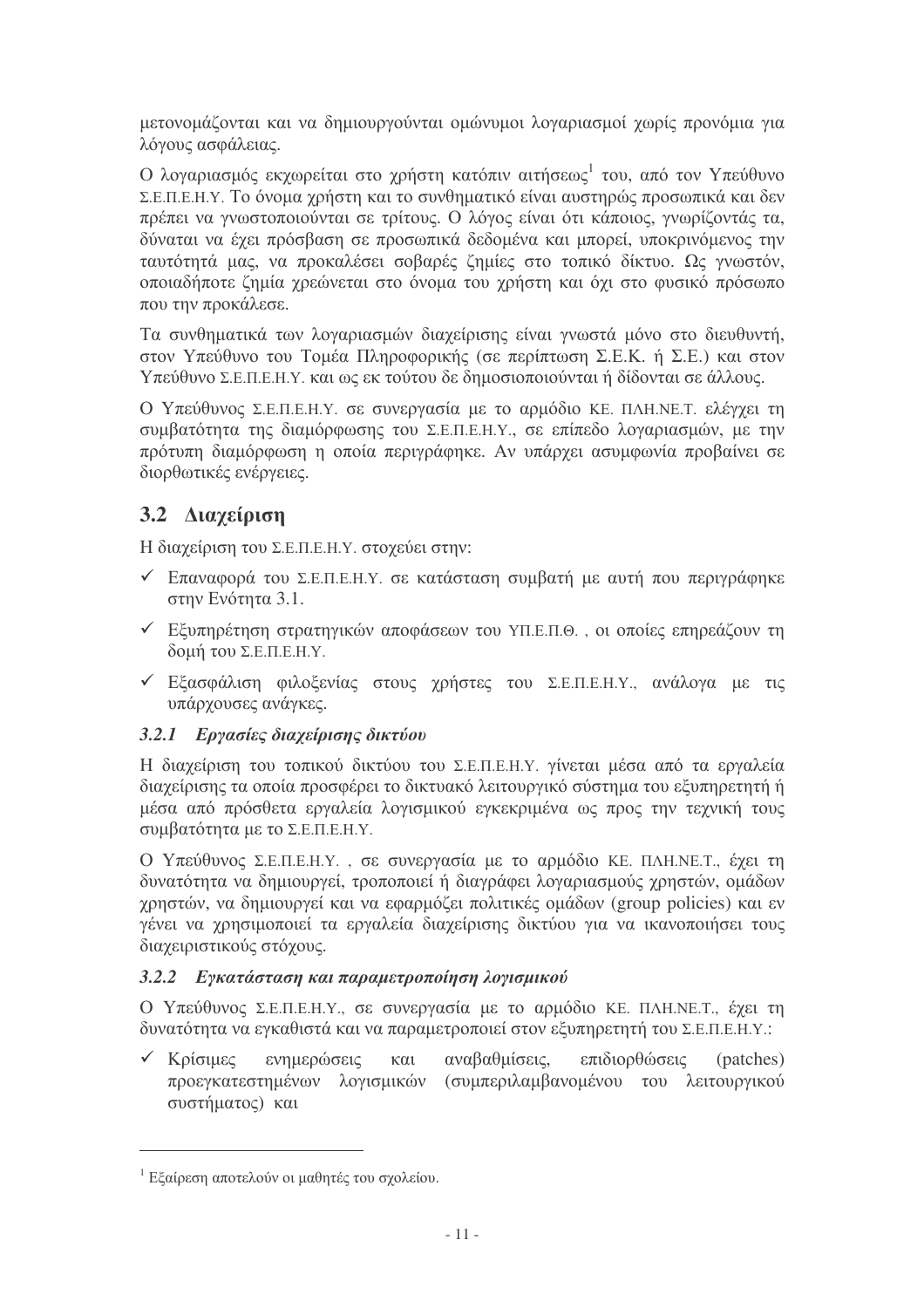• εκπαιδευτικό λογισμικό το οποίο προϋποθέτει την εγκατάσταση σε εξυπηρετητή.

Αν κάποιος άλλος σταθμός εργασίας μπορεί να υποκαταστήσει τον εξυπηρετητή εκπαιδευτικής εφαρμογής, προτείνεται και ενδείκνυται η χρησιμοποίηση αυτού, ώστε να αποφευχθεί η επιβάρυνση του εξυπηρετητή του Σ.Ε.Π.Ε.Η.Υ.

Ο Υπεύθυνος Σ.Ε.Π.Ε.Η.Υ., σε συνεργασία με το αρμόδιο ΚΕ. ΠΛΗ.ΝΕ.Τ., έχει τη δυνατότητα να εγκαθιστά και να παραμετροποιεί στους σταθμούς εργασίας του  $\Sigma$ .E.II.E.H.Y.:

- ► Εκπαιδευτικό λογισμικό διανεμημένο από το ΥΠ.Ε.Π.Θ.,
- ν λογισμικό το οποίο εξυπηρετεί τους στόχους λειτουργίας του Σ.Ε.Π.Ε.Η.Υ. (Ενότητα 1.2). Σε αυτό περιλαμβάνονται:
	- ο κρίσιμες ενημερώσεις, διορθωτικό λογισμικό προεγκατεστημένων λογισμικών (συμπεριλαμβανομένου του λειτουργικού συστήματος)  $K(1)$
	- · προγράμματα εφαρμογών και βοηθητικά προγράμματα τα οποία παρασγέθηκαν από τον προμηθευτή του Σ.Ε.Π.Ε.Η.Υ.

Όλα τα λογισμικά πρέπει να είναι εγκεκριμένα ως προς την τεχνική τους συμβατότητα με το Σ.Ε.Π.Ε.Η.Υ.

#### 3.2.3 Διαχείριση Εύρους Ζώνης

Ο Υπεύθυνος Σ.Ε.Π.Ε.Η.Υ. σε συνεργασία με το αρμόδιο ΚΕ. ΠΛΗ.ΝΕ.Τ. έχει τη δυνατότητα να αξιοποιεί τις υπηρεσίες που προσφέρει ο διακομιστής διαμεσολάβησης (Proxy Server) για αποδοτικότερη χρήση του εύρους ζώνης και να αντιμετωπίζει την αλόγιστη χρήση των γραμμών λόγω κακών ρυθμίσεων, ιών, εφαρμογών ομότιμης επικοινωνίας (peer-to-peer) κ.ά.

#### 3.2.4 Λοιπές εργασίες διαχείρισης

Ο Υπεύθυνος Σ.Ε.Π.Ε.Η.Υ., σε συνεργασία με το αρμόδιο ΚΕ. ΠΛΗ.ΝΕ.Τ., έχει τη δυνατότητα να εκτελεί λοιπές εργασίες διαχείρισης, εφόσον αυτές δεν αποκλίνουν από τους διαγειριστικούς στόγους (Ενότητα 3.2).

## 3.3 Συντήρηση

Η συντήρηση στοχεύει στη:

- ν Διατήρηση της ομαλής λειτουργίας του Σ.Ε.Π.Ε.Η.Υ.,
- ν πρόληψη προβλημάτων.

#### 3.3.1 Εφεδρικά Αντίγραφα ή Αντίγραφα ασφαλείας (BackUp)

Ο Υπεύθυνος Σ.Ε.Π.Ε.Η.Υ. οφείλει να διατηρεί:

- V Συνολικό εφεδρικό αντίγραφο με χρήση εφαρμογής τύπου Ghost (συνιστάται η εργασία να γίνεται δύο (2) φορές τουλάγιστο στη διάρκεια της σγολικής γρονιάς),
- V Μερικό εφεδρικό αντίγραφο των κατατομών (profiles) χρηστών (συνιστάται η εργασία να γίνεται 1 φορά το μήνα). Στο τέλος του σχολικού έτους να διαγράφονται τα δεδομένα γρηστών από τον εξυπηρετητή, αφού φυσικά προηγηθεί το μερικό εφεδρικό αντίγραφο των κατατομών (profiles) χρηστών.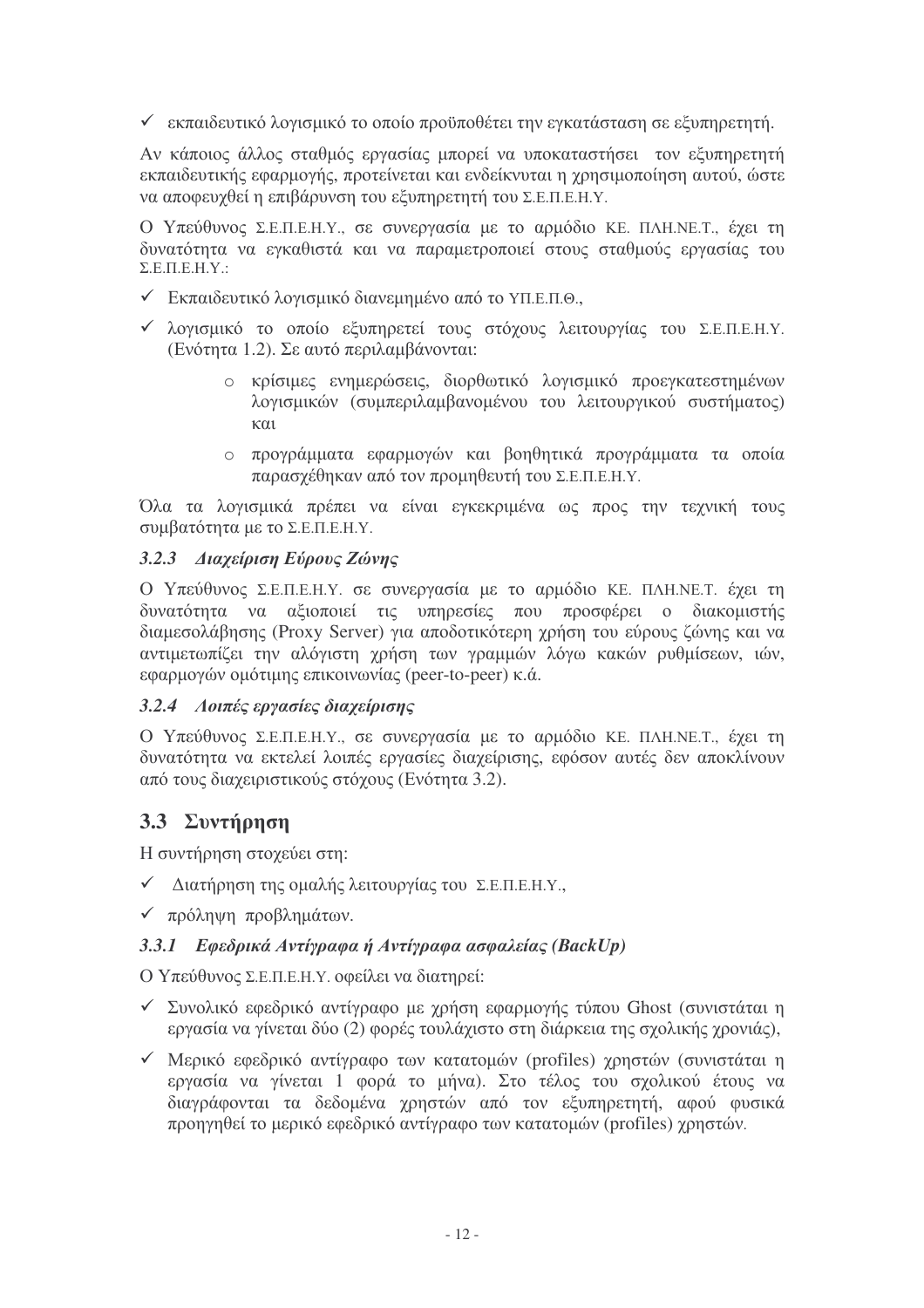#### 3.3.2 Λογισμικό προστασίας από ιούς και λογισμικό αντιμετώπισης κατασκοπευτικού και διαφημιστικού λογισμικού

Ο Υπεύθυνος Σ.Ε.Π.Ε.Η.Υ., σε συνεργασία με το αρμόδιο ΚΕ. ΠΛΗ.ΝΕ.Τ., έχει τη δυνατότητα να υποστηρίζει τη γρήση λογισμικού προστασίας από ιούς και λογισμικού αντιμετώπισης κατασκοπευτικού και διαφημιστικού λογισμικού.

Αν το λογισμικό επιτρέπει χρονοπρογραμματισμό, προτείνεται να ορίζεται καθημερινή ενημέρωσή του με τις «υπογραφές» των νέων ιών. Να ελέγχεται καθημερινά αν η χρονοπρογραμματισμένη λειτουργία εκτελέστηκε επιτυχώς (γεγονότα που προκαλούν αποτυγία της ενημέρωσης είναι η προσωρινή αδυναμία σύνδεσης στο διαδίκτυο, ο ανενεργός σταθμός εργασίας, βλάβη κ.λπ.).

Αν το λογισμικό δεν επιτρέπει χρονοπρογραμματισμό, προτείνεται να γίνεται γειροκίνητη ενημέρωσή του με τις «υπογραφές» των νέων ιών καθημερινά.

Αν το λογισμικό ανιχνεύει αυτόματα τις επιδιορθώσεις (patches) και προτρέπει σε εγκατάστασή τους, να γίνεται η εγκατάσταση.

Αν το λογισμικό δεν ανιγνεύει αυτόματα τις επιδιορθώσεις (patches), προτείνεται να γίνεται μια φορά το δεκαπενθήμερο σγετικός έλεγγος στον επίσημο δικτυακό τόπο της κατασκευάστριας εταιρίας.

Να εκτελείται το λογισμικό τουλάχιστο μία φορά το δεκαπενθήμερο.

#### 3.3.3 Λοιπές εργασίες συντήρησης

Ο Υπεύθυνος Σ.Ε.Π.Ε.Η.Υ., σε συνεργασία με το αρμόδιο ΚΕ, ΠΛΗ.ΝΕ.Τ., έγει τη δυνατότητα να εκτελεί λοιπές εργασίες συντήρησης, εφόσον αυτές δεν αποκλίνουν από τους στόγους της συντήρησης (ενότητα 3.3).

## 3.4 Αποκατάσταση προβλημάτων

Όταν ο Υπεύθυνος Σ.Ε.Π.Ε.Η.Υ. αντιληφθεί πρόβλημα λειτουργίας οφείλει:

- 1. Να το αντιμετωπίσει άμεσα (αν ο χρόνος αντιμετώπισης δεν είναι απαγορευτικός για τη συνέγιση της εκπαίδευσης) ή να επιληφθεί του προβλήματος σε δεύτερο γρόνο, μετά το πέρας της εκπαίδευσης.
- 2. Εφόσον το πρόβλημα δεν επιλυθεί να επινοήσει τρόπους παράκαμψης αυτού.
- 3. Να το καταγράψει (έστω πρόχειρα, αν αυτό προκύψει εν ώρα εκπαίδευσης), έτσι ώστε να το μετεγγράψει με σαφήνεια στο βιβλίο συμβάντων – ενδεχομένως και σε άλλα έντυπα - σε μεταγενέστερο γρόνο.
- 4. Να επιληφθεί του προβλήματος μετά το πέρας της εκπαίδευσης και
- 5. Να επικοινωνήσει με το αρμόδιο ΚΕ. ΠΛΗ.ΝΕ.Τ. για να γνωστοποιήσει το πρόβλημα, είτε το έλυσε, είτε όγι.

Όταν ο επιβλέπων, πλην του Υπεύθυνου Σ.Ε.Π.Ε.Η.Υ., αντιληφθεί πρόβλημα λειτουργίας, οφείλει να ακολουθήσει τα βήματα 2-3.

Από τη στιγμή της κλήσης στο αρμόδιο ΚΕ. ΠΛΗ.ΝΕ.Τ., ο Υπεύθυνος Σ.Ε.Π.Ε.Η.Υ. δεν προβαίνει σε άλλες ενέργειες, αλλά αναμένει επικοινωνία από το ΚΕ. ΠΛΗ.ΝΕ.Τ., οι δομές του οποίου θα τον καθοδηγήσουν.

Οποιαδήποτε άλλη επικοινωνία (λόγου χάρη απόσυρση αιτήματος) θα πρέπει να δρομολογείται έπειτα από νέα κλήση στο αρμόδιο ΚΕ. ΠΛΗ.ΝΕ.Τ.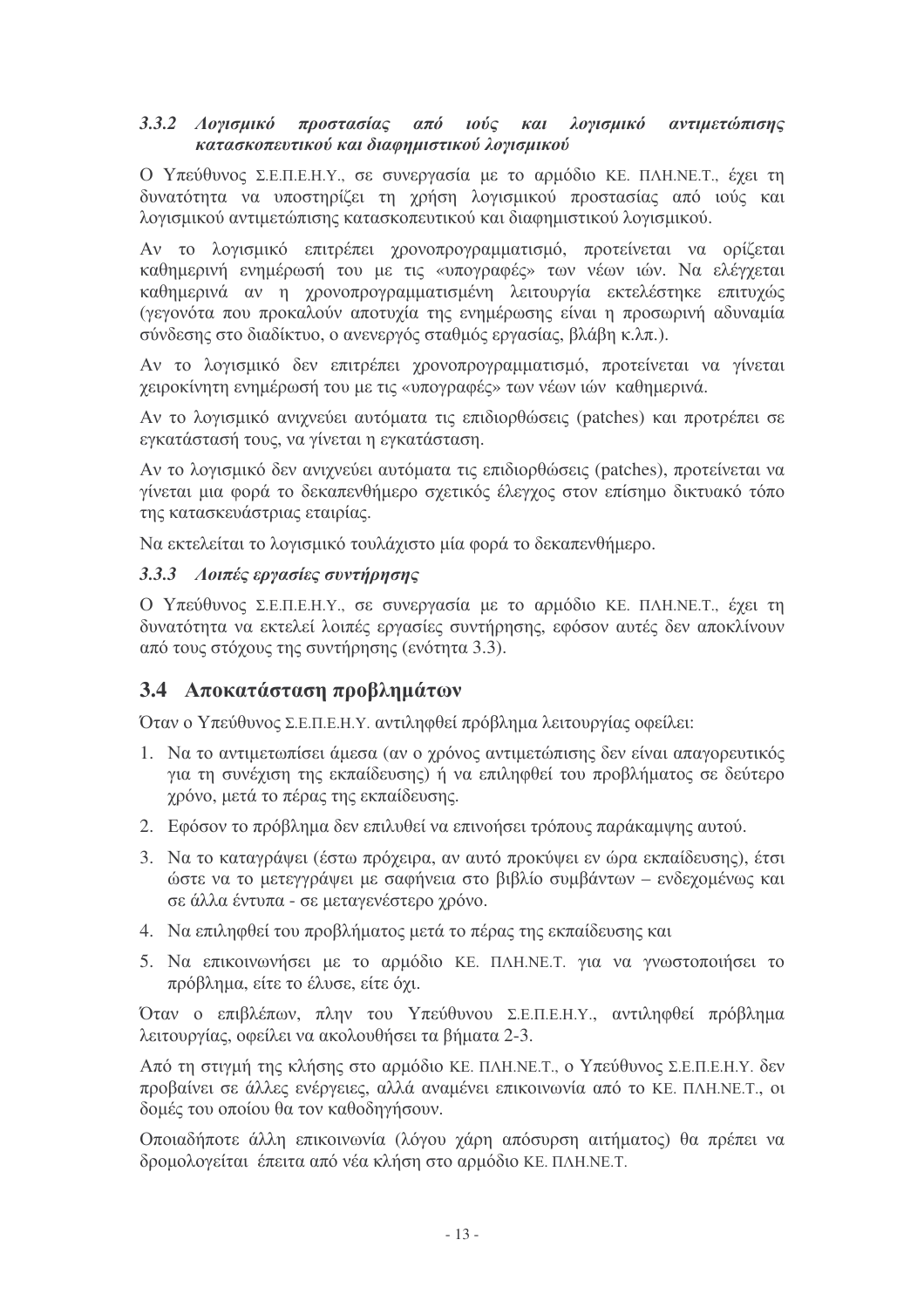# 4 Ασφάλεια και Υγιεινή στο Σ.Ε.Π.Ε.Η.Υ.

#### 4.1 Ασφάλεια της αίθουσας

Η ασφάλεια του Σ.Ε.Π.Ε.Η.Υ. συνίσταται στα εξής:

- ν Υπαρξη και καλή λειτουργία συστήματος πυρόσβεσης. Σε εμφανές σημείο τοποθετείται πυροσβεστήρας κατάλληλος για ηλεκτρολογικό υλικό. Ο πυροσβεστήρας να προστατεύεται από τις φθορές και να συντηρείται, ώστε να είναι ανά πάσα στιγμή έτοιμος προς γρήση.
- ν Υπαρξη και καλή λειτουργία συστήματος συναγερμού. Ο συναγερμός θα απενεργοποιείται την πρώτη διδακτική ώρα χρήσης του Σ.Ε.Π.Ε.Η.Υ. και θα ενεργοποιείται την τελευταία διδακτική ώρα χρήσης του. Κατ' αναλογία θα λειτουργεί και για την εκτός ωραρίου σχολείου χρήση του Σ.Ε.Π.Ε.Η.Υ.
- ν Πρόβλεψη για ασφαλή ηλεκτρολογική εγκατάσταση.
- ν Φύλαξη ευπαθών μερών του Σ.Ε.Π.Ε.Η.Υ. Στα ευπαθή μέρη του Σ.Ε.Π.Ε.Η.Υ. συγκαταλέγονται τα μαγνητικά ή ψηφιακά μέσα αποθήκευσης δεδομένων, άδειες γρήσης, ανταλλακτικά, τηρούμενα βιβλία και έντυπα του Σ.Ε.Π.Ε.Η.Υ., αναλώσιμα, βιντεοπροβολείς, άλλα εποπτικά μέσα, κλειδιά ερμαρίων, φοριαμών, ικριώματος δικτυακού εξοπλισμού.
- V Πρόνοια για εξοπλισμό του Σ.Ε.Π.Ε.Η.Υ. με θύρα ασφαλείας, προστατευτικά κιγκλιδώματα και λοιπά παρεμφερή μέσα.
- ν Κλείδωμα πόρτας, παραθύρων, οποτεδήποτε ο επιβλέπων εγκαταλείπει το Σ.Ε.Π.Ε.Η.Υ. Η φύλαξη των κλειδιών της αίθουσας του Σ.Ε.Π.Ε.Η.Υ. ακολουθεί τους κανόνες φύλαξης όλων των κλειδιών του σχολείου. Τα κλειδιά των φοριαμών και των ερμαρίων τα γρησιμοποιεί μόνο ο Υπεύθυνος του εργαστηρίου.

Το σγολείο οφείλει να έγει λάβει όλα τα πρόσφορα μέτρα για την ασφάλεια και τη φύλαξη του ΣΕΠΕΥ, προς αποφυγή διάρρηξης ή ζημίας με ενδεχόμενο δόλο.

#### 4.2 Διατήρηση των περιβαλλοντικών προϋποθέσεων της αίθουσας  $\tau$ <sub>0</sub>  $\Sigma$ , **E**, **H**, **E**, **H**, **Y**,

Ο Διευθυντής του σχολείου έχει την ευθύνη για την τοποθέτηση στον χώρο του Σ.Ε.Π.Ε.Η.Υ. κατάλληλων μέσων, ώστε να επιτυγχάνεται:

- Η διατήρηση θερμοκρασίας ικανής να φιλοξενήσει ανθρώπους και μηγανήματα.
- Η διατήρηση της υγρασίας σε χαμηλά επίπεδα, προκειμένου να διασφαλίζεται η καλή λειτουργία της ηλεκτρολογικής εγκατάστασης.
- v Ο εξαερισμός της αίθουσας. Είναι προφανές ότι η συσσώρευση πολλών μηγανημάτων σε ένα γώρο καθιστά αναγκαίο τον εξαερισμό του.
- √ Η προστασία από έντονη ηλιακή ακτινοβολία. Οι κουρτίνες, περσίδες ή όποιο άλλο πρόσφορο μέσο είναι απαραίτητο για τον περιορισμό των αντικατοπτρισμών στις οθόνες των σταθμών εργασίας.
- Η προστασία του εξοπλισμού από τη σκόνη.
- ν Τοποθέτηση στο Σ.Ε.Π.Ε.Η.Υ. πίνακα μαρκαδόρου (απαγορεύεται η χρήση κιμωλίας).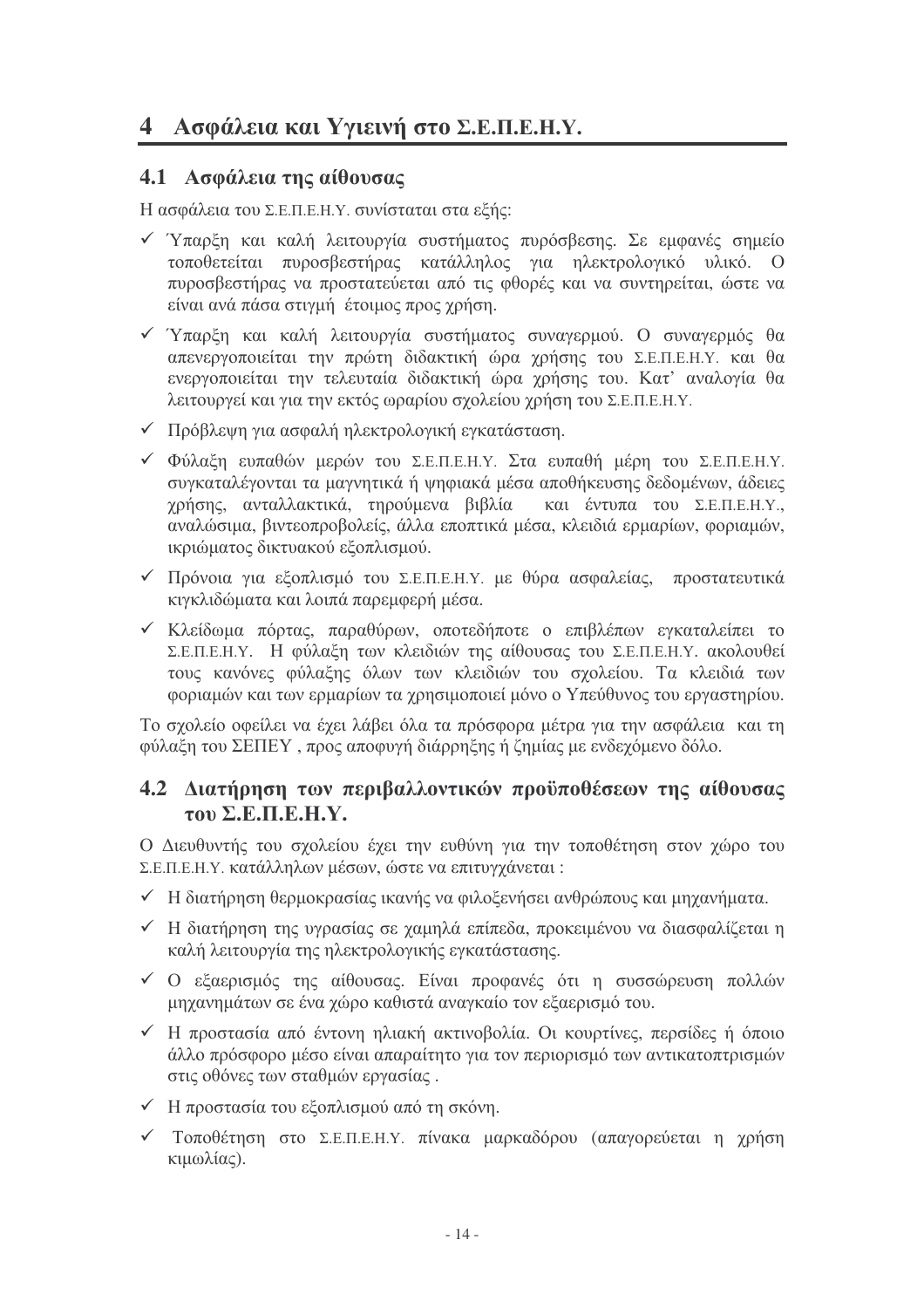ν Επαρκής τεχνητός φωτισμός της αίθουσας του Σ.Ε.Π.Ε.Η.Υ.

Προς επίτευξη των παραπάνω στόχων και λόγω της ιδιαιτερότητας του Σ.Ε.Π.Ε.Η.Υ., προτείνεται και συνιστάται να τοποθετείται σε χώρο ορόφου.

# 4.3 Υγιεινή

Η υγιεινή του Σ.Ε.Π.Ε.Η.Υ. συνίσταται στα εξής:

- ν Μέριμνα για εργονομική τοποθέτηση των σταθμών εργασίας, έτσι ώστε να διευκολύνεται η ορθοπεδική στάση των χρηστών, πάντα με αναφορά στις διατυπωμένες από το ΥΠ.Ε.Π.Θ οδηγίες εργονομίας χώρου, επίπλων και αλληλεπίδρασης.
- ν Μέριμνα για καθαριότητα του γώρου. Λαμβάνοντας υπόψη την ιδιαιτερότητα του χώρου (μεγάλος όγκος απορριμμάτων - εκτυπώσεις) επιβάλλεται η τοποθέτηση κάδων μεγάλης γωρητικότητας δίπλα στα εκτυπωτικά μηγανήματα. Επίσης επιβάλλεται η προμήθεια καθαριστικών υλικών, κατάλληλων για ευπαθείς συσκευές του Σ.Ε.Π.Ε.Η.Υ. (π.χ. οθόνες, σαρωτές κ.λπ.). Η συχνότητα καθαρισμού του Σ.Ε.Π.Ε.Η.Υ. συμπίπτει με αυτή των υπόλοιπων αιθουσών. Όταν το Σ.Ε.Π.Ε.Η.Υ. λειτουργεί ως κέντρο εκπαίδευσης - επιμόρφωσης, να προβλέπεται καθαρισμός της αίθουσας πριν την επαναγρησιμοποίησή της.

Σημείωση: Ο υπεύθυνος Σ.Ε.Π.Ε.Η.Υ. είναι υπογρεωμένος να προειδοποιήσει τον καθαριστή / καθαρίστρια για την ευπάθεια του εξοπλισμού, προκειμένου να εξασφαλίσει το ελάχιστο πλήθος βλαβών από ακούσιες πράξεις καθαρισμού (αποσύνδεση καλωδίων, φθορά οθονών, σαρωτών και πληκτρολογίων από ισχυρά υγρά καθαριστικά κ.ά.).

- $\sqrt{A}$   $\alpha$ απαγόρευση καπνίσματος, κατανάλωσης φαγώσιμων, ποτών. ανανυκτικών, καφέ κλπ.
- $\checkmark$  H ακρόαση μουσικής ή άλλου ήγου που παράγεται, είτε από τα ηγεία του H/Y, είτε από άλλη συσκευή επιτρέπεται μόνο όταν η ένταση του ήχου είναι τέτοια που δεν δημιουργεί όγληση στο εργαστήριο. Γενικώς, οι γρήστες δεν πρέπει να προκαλούν θόρυβο (μουσική, δυνατή ομιλία) που δυσχεραίνει την εργασία των υπολοίπων γρηστών.

# 5 Καθήκοντα και Υπογρεώσεις

## 5.1 Ο Διευθυντής

Ο Διευθυντής έγει την ευθύνη / εποπτεία λειτουργίας του Σ.Ε.Π.Ε.Η.Υ. και ασκεί τα εξής ειδικότερα καθήκοντα:

- ν Επιλογή και διαμόρφωση του γώρου του Σ.Ε.Π.Ε.Η.Υ., σε συνεργασία με την αρμόδια σγολική επιτροπή και το ΚΕ. ΠΛΗ.ΝΕ.Τ.
- V Τήρηση του παρόντος κανονισμού.
- ► Εποπτεία τήρησης των κανόνων ασφάλειας και υγιεινής.
- ν Εποπτεία του εξοπλισμού του Σ.Ε.Π.Ε.Η.Υ., ώστε να μπορεί να υποστηριγθεί η εργαστηριακή άσκηση των μαθητών και η διδασκαλία των μαθημάτων που απαιτούν γρήση Η/Υ. Για το σκοπό αυτό φροντίζει, ώστε ο χώρος να έχει τις κατάλληλες διαστάσεις, να είναι εξοπλισμένος με τα κατάλληλα μέσα εξαερισμού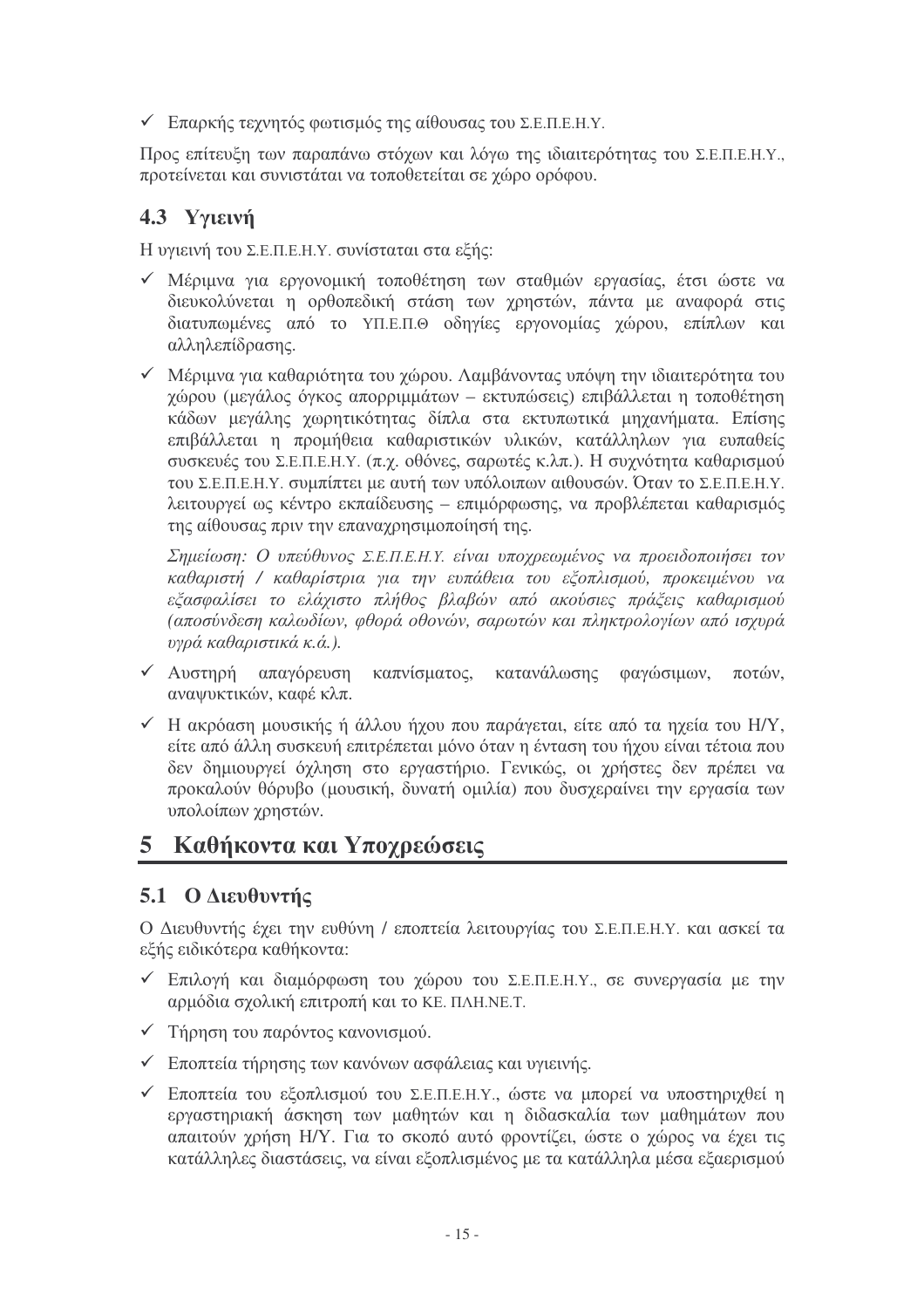και πυρόσβεσης και με τις εργαστηριακές συσκευές που απαιτούνται, σε ικανό αριθμό, ώστε να ανταποκρίνονται στις ανάγκες των εκπαιδευομένων.

- V Τήρηση του ωρολογίου προγράμματος χρήσης του Σ.Ε.Π.Ε.Η.Υ.
- V Μέριμνα για την ενημέρωση του προσωπικού σχετικά με θέματα που ενδιαφέρουν το Σ.Ε.Π.Ε.Η.Υ.
- ► Εποπτεία για την προληπτική συντήρηση του εξοπλισμού του Σ.Ε.Π.Ε.Η.Υ.
- v Εποπτεία για την επισκευή του εργαστηριακού εξοπλισμού και, όταν απαιτείται, εισήγηση για την ανάθεση της επισκευής.
- ν Εποπτεία και ανάθεση τήρησης όλων των υπηρεσιακών βιβλίων και εντύπων του  $\Sigma$ .E.II.E.H.Y.
- V Προσυπογραφή της έκθεσης, την οποία συντάσσει ο Υπεύθυνος Σ.Ε.Π.Ε.Η.Υ. (ή ο Υπεύθυνος Τομέα Πληροφορικής για Σ.Ε.Κ. και Σ.Ε.) στο τέλος κάθε διδακτικού έτους και αποστολή της στο αρμόδιο ΚΕ. ΠΛΗ.ΝΕ.Τ.
- ν Υποβολή προτάσεων για αναβάθμιση ή προσθήκη εργαστηριακού εξοπλισμού προς το ΥΠ.Ε.Π.Θ., μέσω του γραφείου εκπαίδευσης, ή προς κάθε άλλο αρμόδιο φορέα, μέσω της σχολικής επιτροπής.
- ν Διάθεση του Σ.Ε.Π.Ε.Η.Υ. σε δικαιούχους χρήσης του, σε συνεργασία με τον Προϊστάμενο του Γραφείου Διεύθυνσης, στο οποίο υπάγεται η σχολική μονάδα, το αρμόδιο ΚΕ. ΠΛΗ.ΝΕ.Τ. και τον Υπεύθυνο Σ.Ε.Π.Ε.Η.Υ.

## 5.2 Ο Υπεύθυνος Τομέα Πληροφορικής (Τομεάργης)

Ο Υπεύθυνος Τομέα Πληροφορικής του Σ.Ε.Κ. ή Σ.Ε. προσφέρει τις υπηρεσίες του αποκλειστικά στο Σ.Ε.Κ. ή Σ.Ε., σύμφωνα με τους ισγύοντες κανονισμούς λειτουργίας των Σ.Ε.Κ. και Σ.Ε.

- v Οργανώνει και προγραμματίζει τις εργαστηριακές ασκήσεις των Σ.Ε.Π.Ε.Η.Υ. που είναι ενταγμένα στον Τομέα Πληροφορικής, σύμφωνα με το αναλυτικό πρόγραμμα και τις δυνατότητες του εξοπλισμού τους, σε συνεργασία με τους εκπαιδευτικούς που θα διδάξουν το μάθημα και καταθέτει τον προγραμματισμό στο διευθυντή του Σ.Ε.Κ., στην αρχή του σχολικού έτους.
- v Ελέγγει και υποβοηθά τους εκπαιδευτικούς του Τομέα για τη σωστή άσκηση των καθηκόντων τους, την εφαρμογή καταλλήλων εκπαιδευτικών μεθόδων και την εφαρμογή του αναλυτικού προγράμματος.
- v Επιβλέπει και καθοδηγεί τις εργασίες προληπτικής συντήρησης των Σ.Ε.Π.Ε.Η.Υ. που γίνονται σε προγραμματισμένα χρονικά διαστήματα από το προσωπικό του  $\Sigma.E.K. \nightharpoonup \Sigma.E.$
- ν Επιβλέπει και καθοδηγεί τις εργασίες επισκευής του εξοπλισμού των Σ.Ε.Π.Ε.Η.Υ.
- v Φροντίζει και ελέγχει τη σωστή τήρηση του αρχείου εξοπλισμού των Σ.Ε.Π.Ε.Η.Υ.
- ν Ελέγγει την τήρηση των κανόνων ασφαλείας και υγιεινής, όπως αυτοί καθορίζονται από τις ισχύουσες διατάξεις, στο χώρο των Σ.Ε.Π.Ε.Η.Υ.
- ν Ενημερώνει σε σχετική έκθεση τον Διευθυντή του Σ.Ε.Κ. ή τον Υπεύθυνο Σ.Ε. σχετικά με την εκπαιδευτική δραστηριότητα που έχει πραγματοποιηθεί μέχρι το μήνα Ιούνιο κάθε σχολικού έτους και διατυπώνει προτάσεις σχετικά με τη συμπλήρωση ή ανανέωση του εξοπλισμού για τη βελτίωση των συνθηκών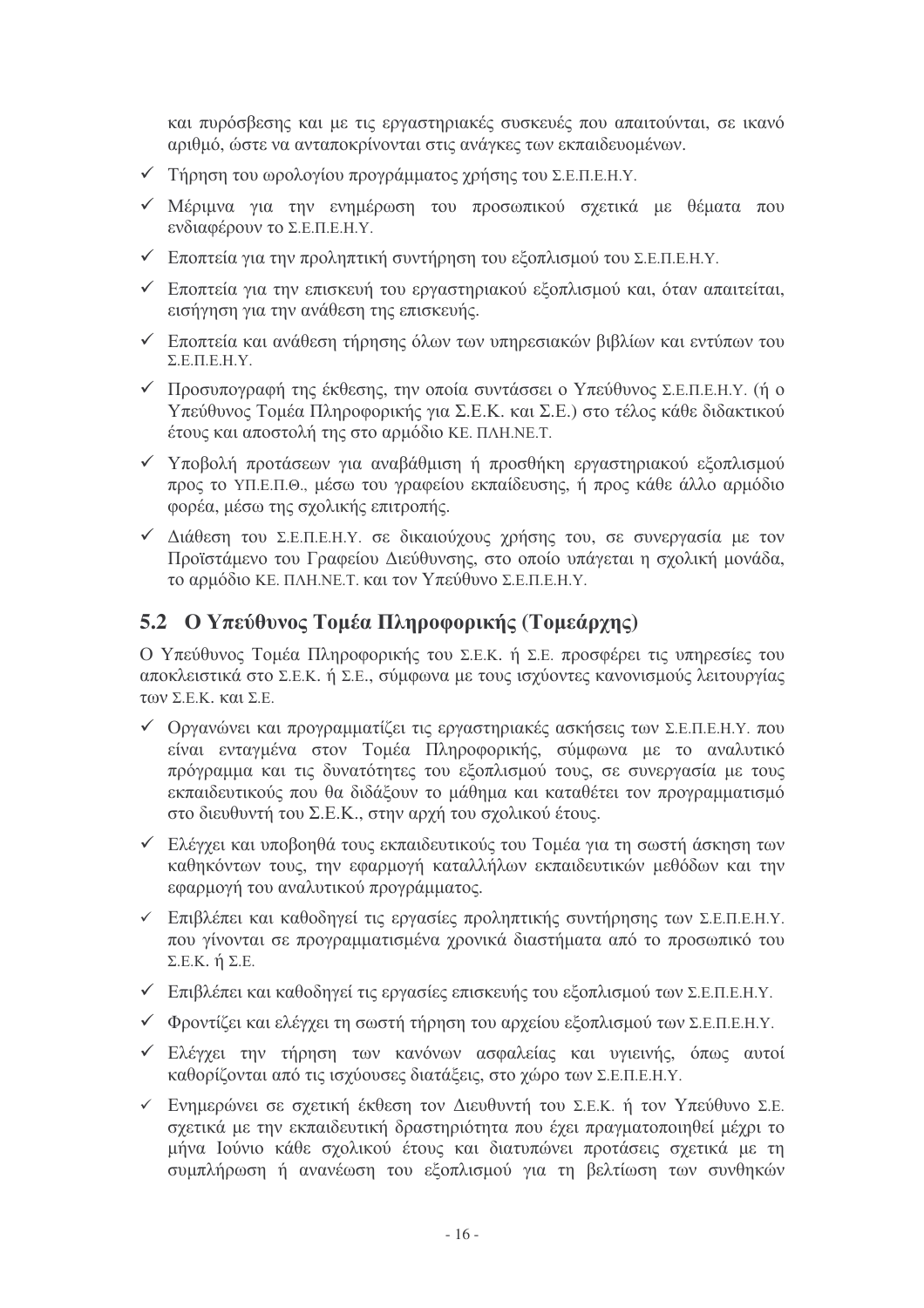λειτουργίας των Σ.Ε.Π.Ε.Η.Υ., για το επόμενο σχολικό έτος ή όταν ζητηθεί από τον Διευθυντή του Σ.Ε.Κ. ή τον Υπεύθυνο Σ.Ε.

# 5.3  $Ta$  KE,  $\overline{IAH}$ , NE, T.

Οι παρεχόμενες υπηρεσίες των ΚΕ. ΠΛΗ.ΝΕ.Τ. αφορούν μεταξύ άλλων:

- v Ενημέρωση νεοδιορισθέντων, αλλά και ήδη διορισμένων εκπαιδευτικών για θέματα σχετικά με το Σ.Ε.Π.Ε.Η.Υ. (σε αυτά Πληροφορικής, συμπεριλαμβάνεται και ο παρών Κανονισμός). Η ενημέρωση θα γίνεται στην αρχή και στο μέσο της σχολικής χρονιάς.
- ν Τεχνική Υποστήριξη στους χρήστες τηλεφωνικώς, με απομακρυσμένη εργασία ή με επί τόπου επίσκεψη προκειμένου να επιλυθούν προβλήματα τεγνικής υφής, τα οποία παρουσιάζονται στο Σ.Ε.Π.Ε.Η.Υ.
- ν Βοήθεια στην αντιμετώπιση προβλημάτων, τόσο τοπικής, όσο και διασύνδεσης με τις παρεγόμενες από το Πανελλήνιο Σγολικό Δίκτυο υπηρεσίες.
- ν Υποστήριξη αναβαθμίσεων υλικού και λογισμικού.
- ν Εποπτεία μετεγκατάστασης δικτυακού και υπολογιστικού εξοπλισμού.
- ν Έλεγχος ορθότητας των καταχωρούμενων δεδομένων στο Πληροφοριακό Σύστημα Κτηματολογίου.

## 5.4 Ο Υπεύθυνος Σ.Ε.Π.Ε.Η.Υ.

Ο Υπεύθυνος Σ.Ε.Π.Ε.Η.Υ. αναλαμβάνει τις εξής υποχρεωτικές εργασίες:

- ν Ανάληψη διαχειριστικών καθηκόντων. Μετά τον ορισμό του, ο Υπεύθυνος Σ.Ε.Π.Ε.Η.Υ., προκειμένου να αναλάβει τα καθήκοντά του, προβαίνει στα ακόλουθα:
	- ο Αντιπαραβάλλει τα συστατικά μέρη του Σ.Ε.Π.Ε.Η.Υ. με αυτά που είναι καταγεγραμμένα στο βιβλίο υλικού του σχολείου. Σε περίπτωση ασυμφωνίας, επικοινωνεί με το αρμόδιο ΚΕ. ΠΛΗ.ΝΕ.Τ., ώστε να γίνουν οι κατάλληλες ενέργειες.
	- ο επιχειρεί δοκιμαστική πλοήγηση στο διαδίκτυο από όλους τους σταθμούς εργασίας και τον εξυπηρετητή,
	- ο επιχειρεί δοκιμαστική εκτύπωση σε όλους τους εκτυπωτές του Σ.Ε.Π.Ε.Η.Υ. από όλους τους σταθμούς εργασίας και τον εξυπηρετητή,
	- ο ελέγχει την ορθή λειτουργία του βιντεοπροβολέα,
	- · διενεργεί οποιονδήποτε άλλο έλεγγο κρίνει ο ίδιος απαραίτητο.
	- ο χρεώνεται τον υπολογιστικό εξοπλισμό του Σ.Ε.Π.Ε.Η.Υ. και έχει την αποκλειστική ευθύνη διατήρησης και συντήρησής του.
- ν Παράδοση διαγειριστικών καθηκόντων.
	- ο Ο Υπεύθυνος Σ.Ε.Π.Ε.Η.Υ. παραδίδει, στο τέλος του διδακτικού έτους, το Σ.Ε.Π.Ε.Η.Υ. με πλήρως κατανενραμμένη (στα σγετικά βιβλία και έντυπα) την κατάσταση στην οποία αυτό βρίσκεται. Το Σ.Ε.Π.Ε.Η.Υ. παραλαμβάνεται από το Διευθυντή. Η διαδικασία ανάληψης και παράδοσης καθηκόντων συνοδεύεται υποχρεωτικά από σχετικό πρακτικό.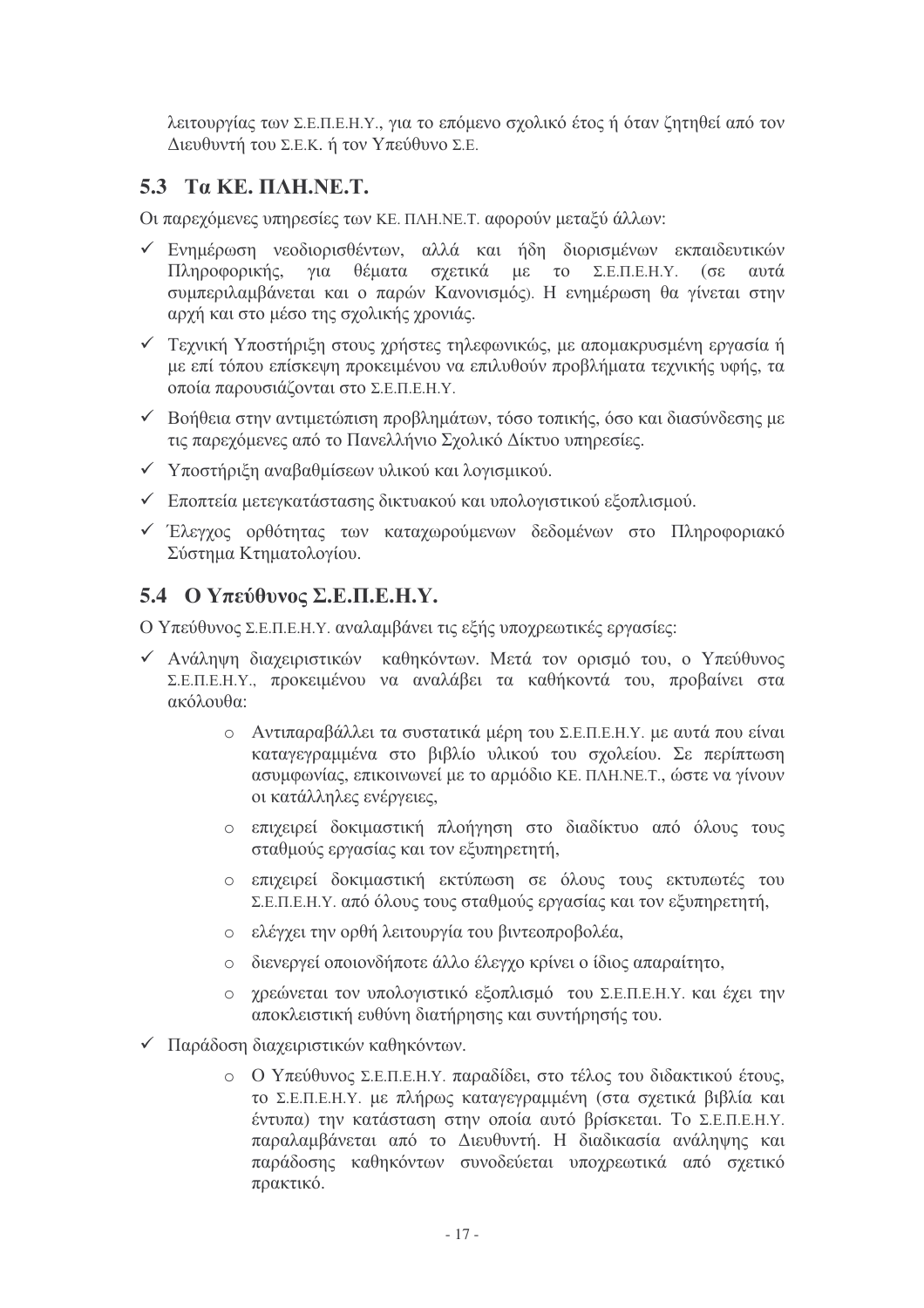- ο Συντάσσει και παραδίδει στο Διευθυντή απολογιστική έκθεση για τις δραστηριότητες που πραγματοποιήθηκαν στο εργαστήριο, κατά τη διάρκεια του διδακτικού έτους.
- ν Εξέταση, σε καθημερινή βάση, του βιβλίου συμβάντων και άμεση δρομολόγηση της διαδικασίας αποκατάστασης των καταγεγραμμένων προβλημάτων.
- ν Φύλαξη (σε ασφαλή τοποθεσία) εγγράφων που περιέχουν συνθηματικά λογαριασμών διαχείρισης, κωδικούς BIOS, λογαριασμούς πρόσβασης σε προσφερόμενες από το Σ.Ε.Π.Ε.Η.Υ. υπηρεσίες και άλλα απόρρητα στοιχεία, σχετικά με το Σ.Ε.Π.Ε.Η.Υ.
- ν Φύλαξη των συνθηματικών των λογαριασμών γρηστών του Σ.Ε.Π.Ε.Η.Υ.
- ν Φύλαξη (σε ασφαλή τοποθεσία) των ευπαθών μερών του Σ.Ε.Π.Ε.Η.Υ., όπως τα μαγνητικά ή ψηφιακά μέσα αποθήκευσης δεδομένων, άδειες χρήσης, ανταλλακτικά, τηρούμενα υπηρεσιακά βιβλία και έντυπα του Σ.Ε.Π.Ε.Η.Υ., αναλώσιμα, βιντεοπροβολείς, άλλα εποπτικά μέσα, κλειδιά φοριαμών, ερμαρίων και ικριώματος δικτυακού εξοπλισμού κ.λπ.
- ν Τήρηση αργείου εξοπλισμού, δελτίων μηγανημάτων και βιβλίου δανεισμού.
- ► Evnuέρωση του Πληροφοριακού Συστήματος Κτηματολογίου.
- ν Αναγραφή στοιχείων εκπαιδευόμενων πάνω στους σταθμούς εργασίας, με βάση τα υπάργοντα σγεδιαγράμματα θέσεων εργασίας.
- ► Αλλαγή γραφίτη ή μελανιού στους εκτυπωτές του Σ.Ε.Π.Ε.Η.Υ.
- V Πρόβλεψη προμήθειας αναλώσιμων για τις συσκευές του Σ.Ε.Π.Ε.Η.Υ.
- ν Έλεγγος ισγύος αδειών γρήσης και ενέργειες προς ανανέωσή τους.
- ν Τήρηση εφεδρικών Αντιγράφων (Ενότητα 3.3.1).
- ν Προειδοποίηση για σεβασμό των κανόνων ασφάλειας και υγιεινής από όλους τους γρήστες του εργαστηρίου.
- ν Προειδοποίηση του προσωπικού καθαρισμού για την ευαισθησία του εξοπλισμού, προκειμένου να εξασφαλιστεί το ελάχιστο πλήθος βλαβών από ακούσιες πράξεις (αποσύνδεση καλωδίων, φθορά οθονών, καθαρισμού σαρωτών και πληκτρολογίων από ισγυρά καθαριστικά υγρά κλπ.).
- ν Τερματισμός λειτουργίας του εξυπηρετητή, των σταθμών εργασίας, των οθονών, των περιφερειακών συσκευών, της μονάδας αδιάλειπτης παρογής ηλεκτρικής ισγύος (UPS) και τέλος κατέβασμα του γενικού διακόπτη του Σ.Ε.Π.Ε.Η.Υ. στο τέλος του διδακτικού έτους. Αντίστροφη εργασία στην έναρξη του σχολικού έτους. Αν συντρέγουν ειδικοί λόγοι (π.γ. κατασκευαστικοί, καιρικά φαινόμενα και συνθήκες κ.λπ.) η διαχείριση της ηλεκτροδότησης του Σ.Ε.Π.Ε.Η.Υ. μπορεί να αλλάξει κατόπιν συμφωνίας Υπεύθυνου Σ.Ε.Π.Ε.Η.Υ. και Υπεύθυνου ΠΛΗ.ΝΕ.Τ.
- V Συνεργασία με το ΚΕ. ΠΛΗ.ΝΕ.Τ. για:
	- ο επίλυση προβλημάτων ή για ενημέρωση,
	- ο έγκριση τεχνικής συμβατότητας των λογισμικών που πρόκειται να εγκατασταθούν στο Σ.Ε.Π.Ε.Η.Υ.,
	- ο παράδοση κωδικών λογαριασμών διαγείρισης, κωδικών BIOS κ.λπ.,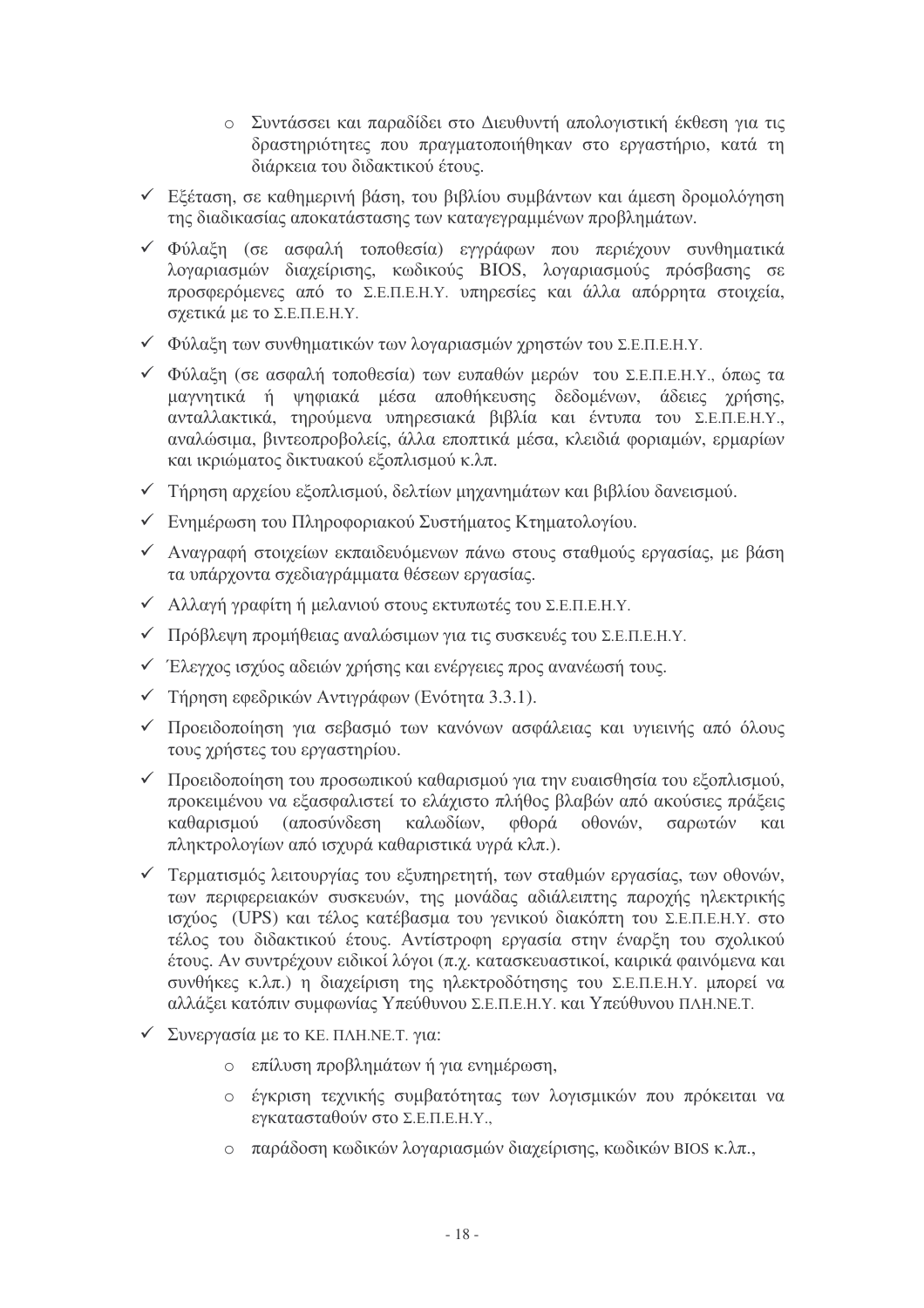- ο διεκπεραίωση προγραμματισμένων εργασιών, οι οποίες εμπίπτουν στις αρμοδιότητές του.
- ο προσαρμογή του Σ.Ε.Π.Ε.Η.Υ., σε επίπεδο λογαριασμών χρηστών, στις απαιτήσεις της πρότυπης διαμόρφωσης του Σ.Ε.Π.Ε.Η.Υ. (ενότητα 3.1)
- · επαναδιάταξη των θέσεων εργασίας και των περιφερειακών συσκευών στο χώρο του εργαστηρίου για λόγους λειτουργικότητας και εργονομίας.
- ν Παροχή υποστήριξης επί θεμάτων χρήσης Η/Υ σε εκπαιδευτικούς άλλων ειδικοτήτων, του οικείου σγολείου. Συγκεκριμένα:
	- · συνδράμει τον εκπαιδευτικό στην προετοιμασία διδασκαλίας.
	- · συνδράμει τον εκπαιδευτικό κατά την διδασκαλία (συνδιδασκαλία). Η συνδιδασκαλία (με επιτελικό πάντα ρόλο του Υπεύθυνου Σ.Ε.Π.Ε.Η.Υ.) πρέπει να έχει προηγουμένως καταγραφεί στο ωρολόγιο πρόγραμμα του σχολείου.

Οι υποχρεωτικές εργασίες τις οποίες αναλαμβάνει ο Υπεύθυνος Σ.Ε.Π.Ε.Η.Υ. εντάσσονται στο ωρολόγιο πρόγραμμα διδασκαλίας του και σε καμία περίπτωση η συνολική τους διάρκεια δεν εκτείνεται πέραν αυτού.

Ο χρονοπρογραμματισμός της παροχής υποστήριξης επί θεμάτων χρήσης Η/Υ σε εκπαιδευτικούς του οικείου σχολείου οφείλει να σέβεται άλλες υποχρεώσεις του Υπεύθυνου Σ.Ε.Π.Ε.Η.Υ., συμπεριλαμβανομένης της προετοιμασίας για διδασκαλία του μαθήματος Πληροφορικής. Η υποστήριξη στον εκπαιδευτικό νοείται ως καθοδήγηση στη χρήση του Σ.Ε.Π.Ε.Η.Υ. και όχι ως μερική ή ολική ανάληψη του έργου του.

# 5.5 Οι χρήστες

Η ακαδημαϊκή δεοντολογία και η συναδελφική αλληλεγγύη ορίζει ότι οι έμπειροι γρήστες πρέπει να παρέγουν βοήθεια προς τους άπειρους γρήστες, όταν κάτι τέτοιο τους ζητηθεί και είναι εφικτό. Στις σπάνιες περιπτώσεις όπου όλοι οι Η/Υ των εργαστηρίων είναι κατειλημμένοι, οι χρήστες που δεν ασχολούνται με επείγουσες εργασίες (π.χ. πλοήγηση στο Διαδίκτυο, ηλεκτρονική αλληλογραφία) πρέπει να παραχωρούν προσωρινώς τη θέση τους σε όσους έχουν άμεση ανάγκη για χρήση ενός Η/Υ (π.γ. επείνουσα εκτύπωση). Επίσης

- ν Δεν επιτρέπεται στους χρήστες να εμποδίζουν τη χρήση κάποιου τερματικού που γρησιμοποίησαν θέτοντας κωδικό πρόσβασης («κλείδωμα» τερματικού).
- ν Μετά το πέρας της εργασίας του, κάθε χρήστης οφείλει να τερματίζει τη λειτουργία του Η/Υ με την εντολή αποσύνδεσης.
- $\checkmark$  Κάθε γρήστης οφείλει να αφήνει τη θέση εργασίας καθαρή και ελεύθερη από προσωπικά αντικείμενα και γαρτιά.
- ν Να αποφεύγεται η αποστολή ομαδικής ηλεκτρονικής αλληλογραφίας προς το σύνολο των γρηστών του Π.Σ.Δ., καθώς και προς το σύνολο των γρηστών κάποιου άλλου φορέα ή οργανισμού, διότι μπορεί να θεωρηθεί ενέργεια η οποία αποσκοπεί στη δυσλειτουργία του συστήματος.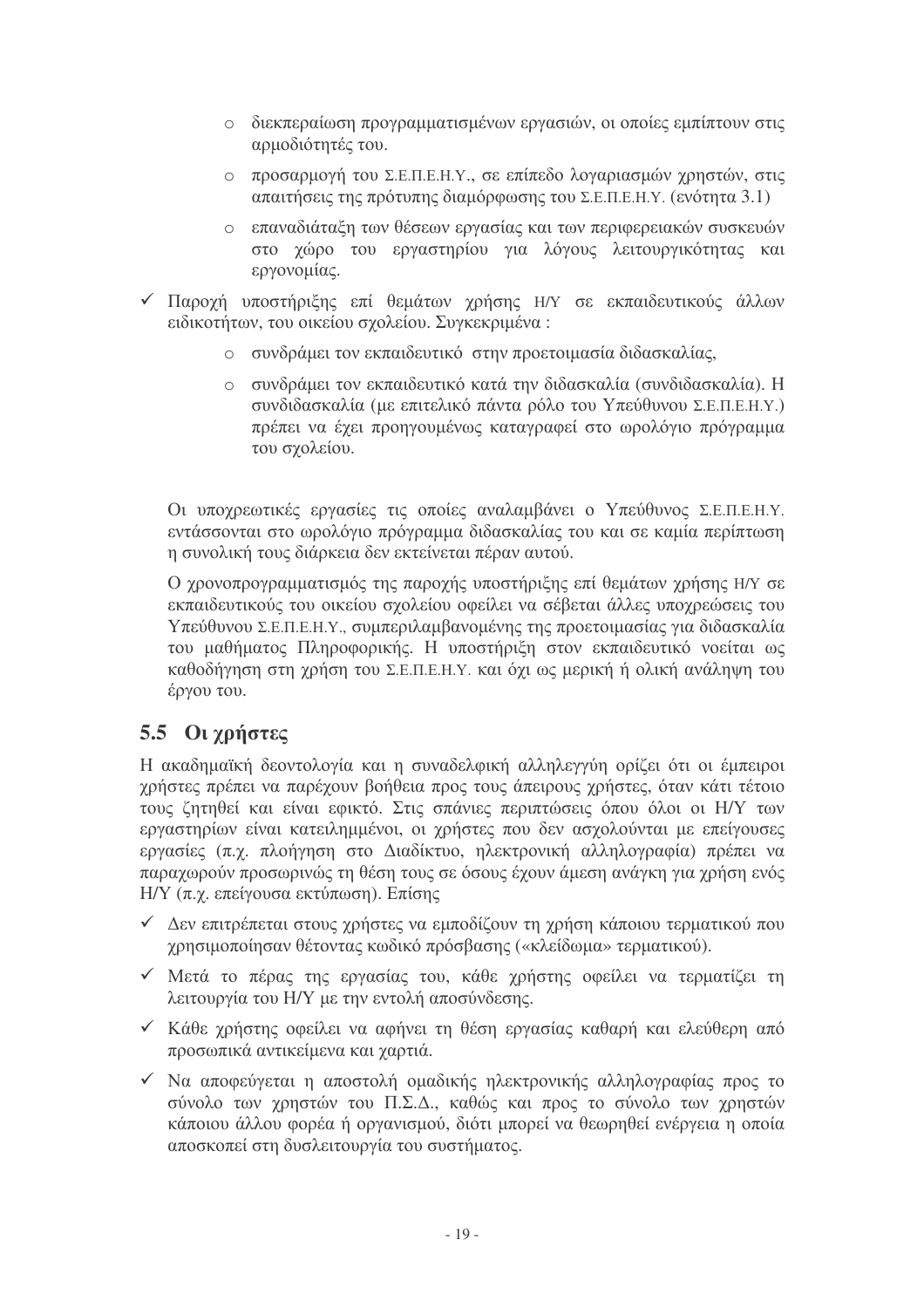- ν Δεν επιτρέπεται η οποιαδήποτε προσπάθεια για απόκτηση πρόσβασης σε υπολογιστικούς πόρους του Π.Σ.Δ. ή άλλου φορέα και οργανισμού, εάν δεν υπάρχει η σχετική άδεια. Δεν επιτρέπεται οποιαδήποτε προσπάθεια παρακολούθησης της κίνησης δεδομένων και των παραμέτρων του δικτύου (φορέα ή γρήστη), καθώς και της διερεύνησης των τρωτών σημείων οποιουδήποτε συστήματος.
- ν Δεν επιτρέπεται η μετάδοση μέσω δικτύου λογισμικού που δύναται να προξενήσει ζημία στο κέντρο διαχείρισης δικτύου άλλου φορέα ή άλλου χρήστη.

Ειδικότερα καθήκοντα και υπογρεώσεις έγουν οι παρακάτω κατηγορίες γρηστών:

#### 5.5.1 Οι Επιβλέποντες

Οι εκπαιδευτές και οι επόπτες θεωρούνται επιβλέποντες του εργαστηρίου, είναι υπεύθυνοι για την προστασία του εξοπλισμού κατά τη διάρκεια γρήσης του και οφείλουν:

- ν Να ενημερώνουν εγκαίρως (τουλάχιστον 5 εργάσιμες ημέρες πριν) τον Υπεύθυνο Σ.Ε.Π.Ε.Η.Υ. στην περίπτωση που επιθυμούν εγκατάσταση ή παραμετροποίηση λονισμικού.
- ν Να προσκομίζουν αντίγραφο του σγεδιαγράμματος θέσεων εργασίας στον Υπεύθυνο Σ.Ε.Π.Ε.Η.Υ.
- $\checkmark$  Να ενημερώνουν το βιβλίο παρουσίας προσωπικού (αφορά μόνο τους εκπαιδευτές οι οποίοι δεν ανήκουν στο οικείο ή συστεγαζόμενο σγολείο το οποίο γρησιμοποιεί το Σ.Ε.Π.Ε.Η.Υ.)
- ν Όταν αντιληφθούν ή διαπιστώσουν πρόβλημα λειτουργίας, να ενημερώνουν το βιβλίο συμβάντων.
- ν Να εποπτεύουν αυστηρώς τους εκπαιδευόμενους σύμφωνα με το σγεδιάγραμμα θέσεων, προς αποφυγή φθορών κατά τη διάρκεια χρήσης του εργαστηρίου.
- ν Να αποτρέπουν τη χρήση των υποδομών και των υπηρεσιών του εργαστηρίου για διακίνηση ή προβολή υλικού αντίθετου προς τους σκοπούς της εκπαίδευσης.
- ν Να μην απομακρύνονται από το εργαστήριο, εφ' όσον υπάρχουν μέσα χρήστες· να εκκενώνουν και να κλειδώνουν το εργαστήριο, αν χρειαστεί να απομακρυνθούν ακόμη και για πολύ μικρό γρονικό διάστημα.
- ν Να κλειδώνουν πόρτες και παράθυρα όταν εγκαταλείπουν το Σ.Ε.Π.Ε.Η.Υ.

#### 5.5.2 Οι Εκπαιδευόμενοι και οι επισκέπτες

Οι εκπαιδευόμενοι και επισκέπτες είναι υπεύθυνοι για τον εξοπλισμό που γρησιμοποιούν, όσον αφορά στην σωστή γρήση, την αρτιότητα και την καθαριότητα. Επίσης οφείλουν:

- ν Να ενημερώνουν το βιβλίο παρουσίας προσωπικού (αφορά μόνο στους επισκέπτες).
- ν Να κάθονται πάντοτε στις θέσεις που τους έχουν καθοριστεί και δεν επιτρέπεται η μετακίνησή τους σε άλλες θέσεις εργασίας.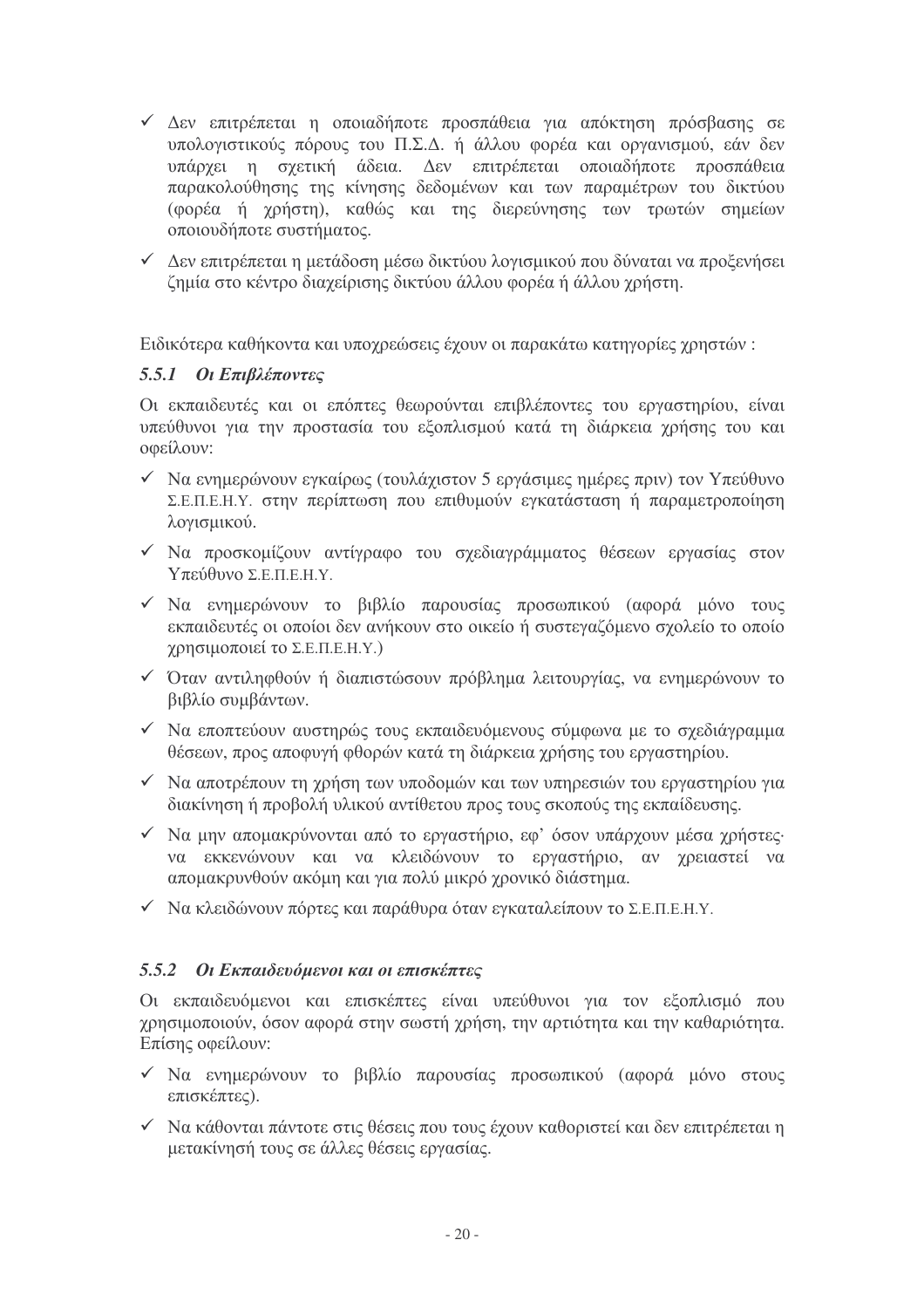- ν Να χρησιμοποιούν μόνο τον εξοπλισμό ο οποίος αντιστοιχεί στη θέση εργασίας τους και δεν επιτρέπεται καμία μετακίνηση ή μεταφορά υλικού.
- ν Να μην χρησιμοποιούν μέσα αποθήκευσης δεδομένων, εκτός από εκείνα που παρέγονται από τον εκπαιδευτή ή τον επόπτη.
- ν Να μην ανακαλούν λογισμικό από το διαδίκτυο, ούτε να κάνουν χρήση ηλεκτρονικών παιχνιδιών, εκτός κι αν αυτά αποτελούν πιστοποιημένο εκπαιδευτικό λογισμικό.
- ν Να μη χρησιμοποιούν εφαρμογές οι οποίες αναζητούν πειρατικό λογισμικό σε ομότιμα δίκτυα διαμοιρασμού αρχείων (file sharing peer to peer networks).
- √ Να μη γράφουν επί των μηγανημάτων και των θρανίων.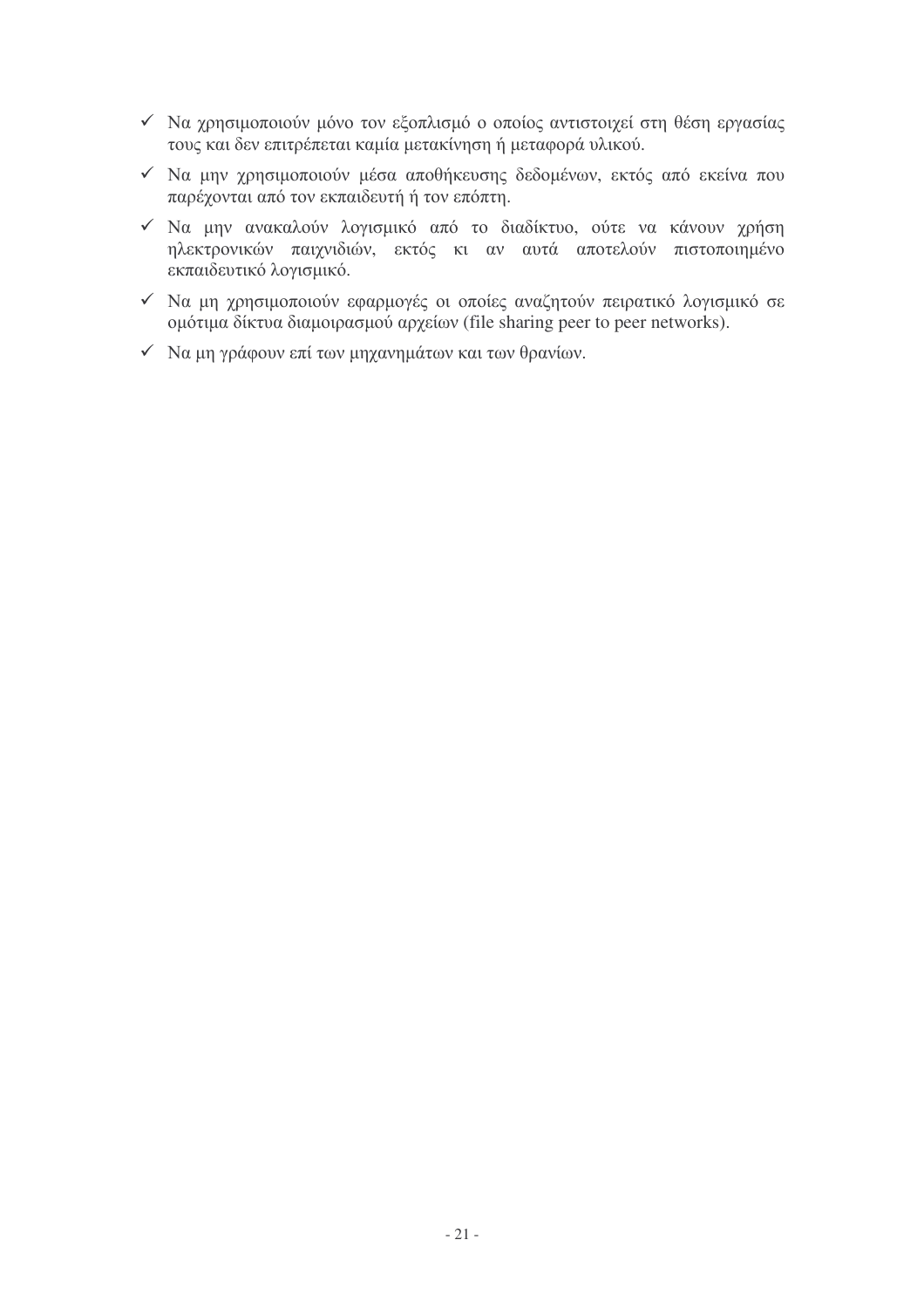#### ПАРАРТНМА 6

Το Παράρτημα εμπεριέχει υποδείγματα βιβλίων και εντύπων, τα οποία χρησιμοποιούνται σύμφωνα με τα όσα προβλέπονται στον παρόντα Κανονισμό.

- 1. Δελτίο Αρχείου Μηχανήματος
- 2. Βιβλίο Συμβάντων
- 3. Σχεδιάγραμμα Θέσεων Εργασίας
- 4. Βιβλίο Δανεισμού
- 5. Βιβλίο Παρουσίας Προσωπικού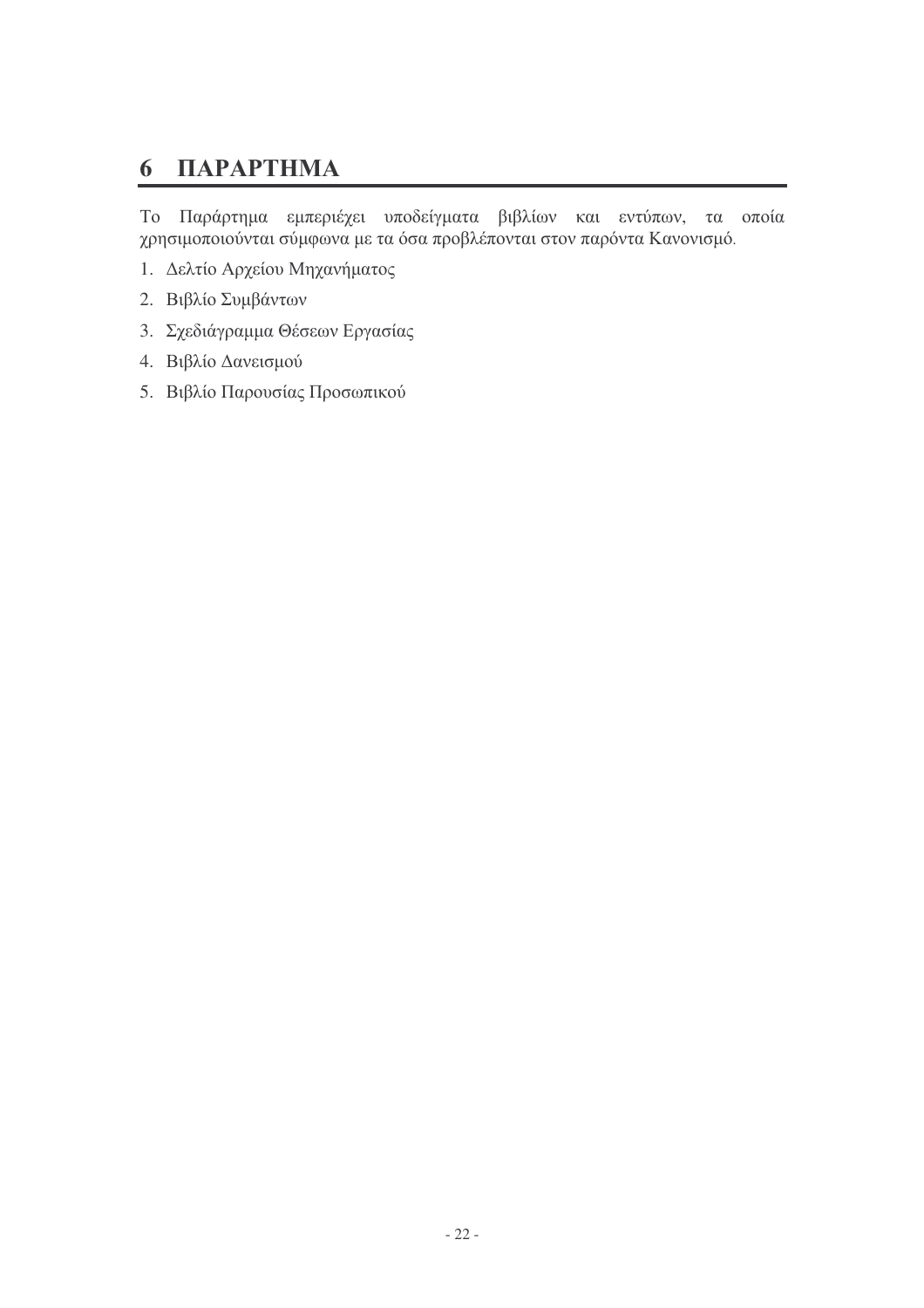# ΔΕΛΤΙΟ ΑΡΧΕΙΟΥ ΜΗΧΑΝΗΜΑΤΟΣ Περιγραφικά Στοιχεία

| <b><i>ΟΝΟΜΑΣΙΑ</i></b>              |  |
|-------------------------------------|--|
| ΑΡΙΘΜΟΣ ΚΤΗΜΑΤΟΛΟΓΙΟΥ               |  |
| ΑΡΙΘΜΟΣ ΤΙΜΟΛΟΓΙΟΥ                  |  |
| ΗΜ/ΝΙΑ ΟΡΙΣΤΙΚΗΣ<br>ΠΑΡΑΛΑΒΗΣ       |  |
| ΔΙΑΡΚΕΙΑ ΕΓΓΥΗΣΗΣ (ΕΤΗ)             |  |
| <b>ΕΤΑΙΡΕΙΑ / ΤΗΛ. ΕΞΥΠΗΡΕΤΗΣΗΣ</b> |  |

# Σύνθεση Συσκευής

| Μέρος             | ΕΙΔΟΣ | Αρ. Σειράς |
|-------------------|-------|------------|
| <b>CPU</b>        |       |            |
| Μητρική           |       |            |
| Μνήμη             |       |            |
| Σκληρός Δίσκος    |       |            |
| <b>CD/DVD</b>     |       |            |
| <b>CD/DVD-RW</b>  |       |            |
| Πληκτρολόγιο      |       |            |
| Поутікі           |       |            |
| Οθόνη             |       |            |
| <b>WEB CAMERA</b> |       |            |
| Κάρτα Γραφικών    |       |            |
| Κάρτα Δικτύου     |       |            |
| Κάρτα Ήχου        |       |            |
| <b>BIOS</b>       |       |            |
| Άλλο              |       |            |

# Επισκευές & Συντηρήσεις

| HM/NIA<br>ENAPEHZ | <b>HM/NIA</b> | ΠΕΡΙΓΡΑΦΗ ΕΡΓΑΣΙΩΝ | ΥΠΕΥΘΥΝΟΣ |
|-------------------|---------------|--------------------|-----------|
|                   |               |                    |           |
|                   |               |                    |           |
|                   |               |                    |           |
|                   |               |                    |           |
|                   |               |                    |           |
|                   |               |                    |           |
|                   |               |                    |           |
|                   |               |                    |           |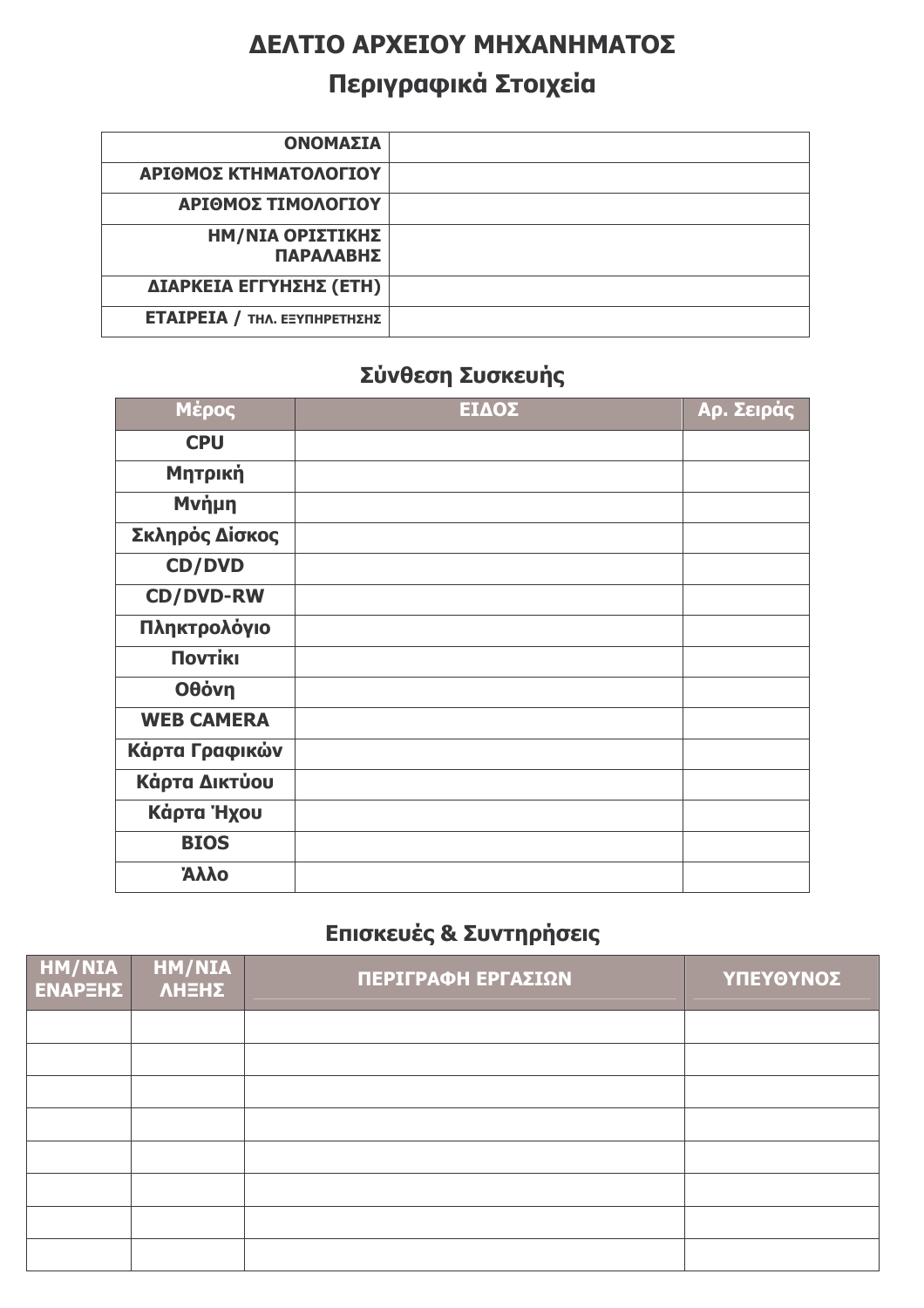#### ΒΙΒΛΙΟ ΣΥΜΒΑΝΤΩΝ

| <b>HMEP/NIA</b> | ΔΙΔ.ΩΡΑ | <b>TMHMA</b> | <b>МАӨНМА</b> | ΕΠΙΒΛΕΠΩΝ | ΥΠΟΓΡΑΦΗ | ΠΑΡΑΤΗΡΗΣΕΙΣ |
|-----------------|---------|--------------|---------------|-----------|----------|--------------|
|                 |         |              |               |           |          |              |
|                 |         |              |               |           |          |              |
|                 |         |              |               |           |          |              |
|                 |         |              |               |           |          |              |
|                 |         |              |               |           |          |              |
|                 |         |              |               |           |          |              |
|                 |         |              |               |           |          |              |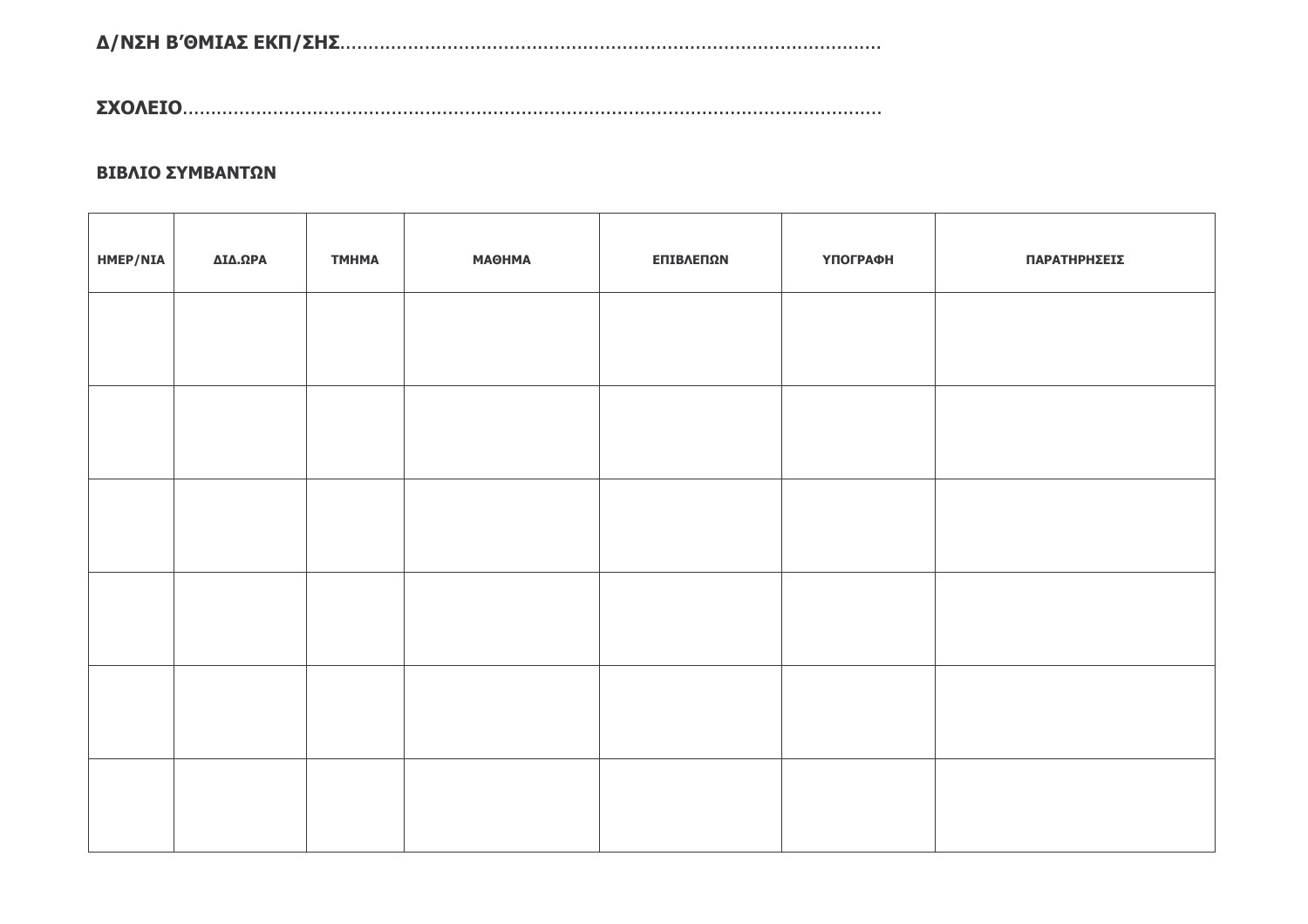#### ΣΧΕΔΙΑΓΡΑΜΜΑ ΘΕΣΕΩΝ ΕΡΓΑΣΙΑΣ

| ΣΧΟΛΕΙΟ:<br><b>TMHMA:</b><br>МАӨНМА:<br>ΕΚΠΑΙΔΕΥΤΗΣ: |                       |
|------------------------------------------------------|-----------------------|
| Α/Α ΣΤΑΘΜΟΥ ΕΡΓΑΣΙΑΣ                                 | ΟΝΟΜΑΤΕΠΩΝΥΜΑ ΧΡΗΣΤΩΝ |
| $\mathbf{1}$                                         |                       |
| $\overline{2}$                                       |                       |
| $\mathsf{3}$                                         |                       |
| $\overline{4}$                                       |                       |
| 5                                                    |                       |
| $\sim$                                               |                       |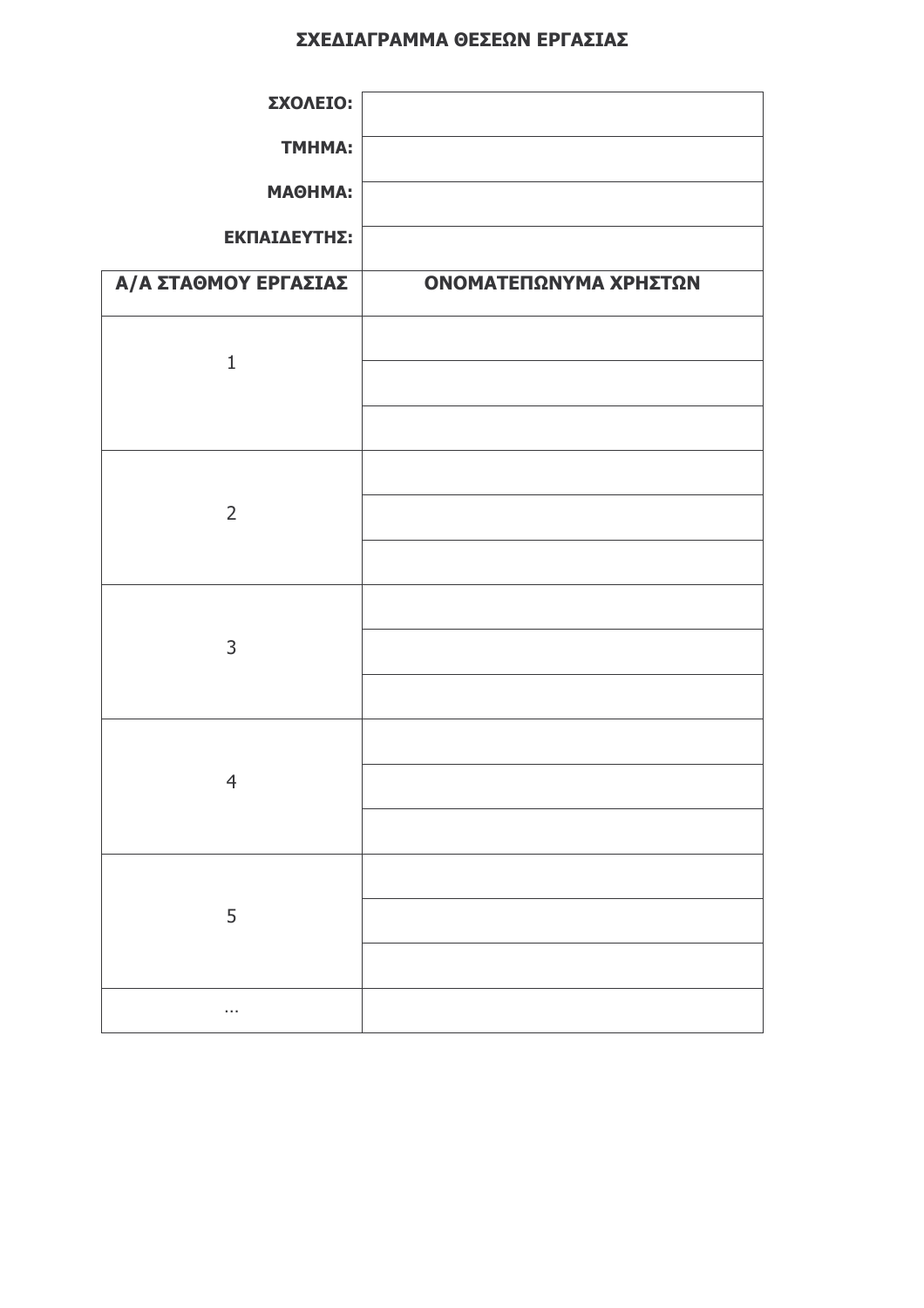#### ΒΙΒΛΙΟ ΔΑΝΕΙΣΜΟΥ

| <b>HMEPOMHNIA</b><br>ΔΑΝΕΙΣΜΟΥ | <b>HMEPOMHNIA</b><br>ΕΠΙΣΤΡΟΦΗΣ | ΤΙΤΛΟΣ | <b>ONOMA</b> | ΙΔΙΟΤΗΤΑ | <b>ҮПОГРАФН</b><br>ΥΠΕΥΘΥΝΟΥ/ΔΑΝΕΙΖΟΜΕΝΟΥ |  | ΠΑΡΑΤΗΡΗΣΕΙΣ |
|--------------------------------|---------------------------------|--------|--------------|----------|-------------------------------------------|--|--------------|
|                                |                                 |        |              |          |                                           |  |              |
|                                |                                 |        |              |          |                                           |  |              |
|                                |                                 |        |              |          |                                           |  |              |
|                                |                                 |        |              |          |                                           |  |              |
|                                |                                 |        |              |          |                                           |  |              |
|                                |                                 |        |              |          |                                           |  |              |